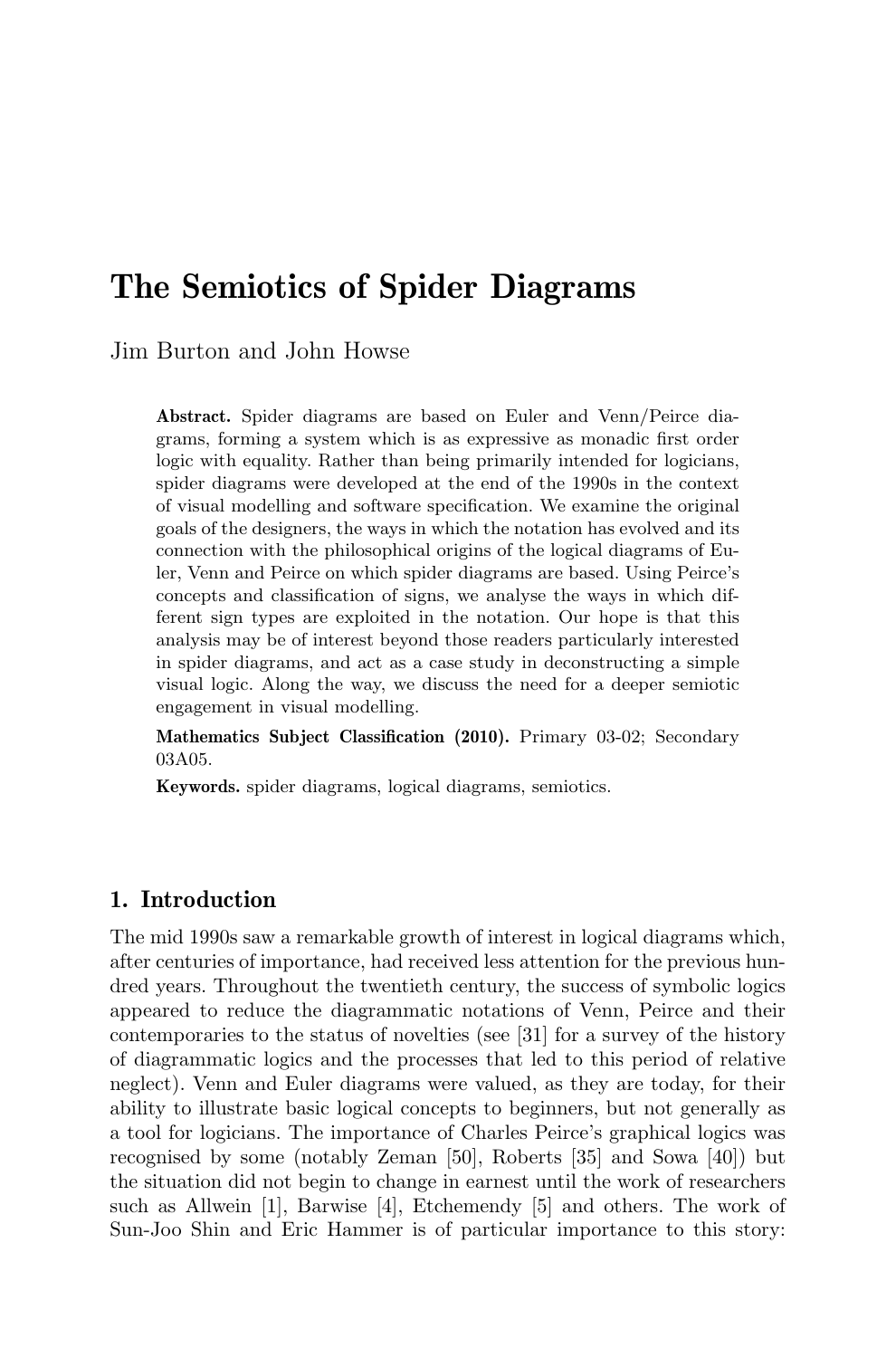separately [39, 18] and in collaboration with each other [19], Shin and Hammer were influential in reassessing the status of logical diagrams, analysing their formal properties and picking up again the task of understanding the origin of the potential advantages of diagrams over what had come to be seen by some as "real" logic. Their work at this time often included an apologia intended to rehabilitate the reputation of diagrams after their period of neglect in mathematics in general (e.g. [39, p3]).

Meanwhile, a plethora of software engineering diagrams had been developed since the 1970s. These were required in order to design, test and document conceptual models for software systems of ever increasing complexity. Notations included formal systems such as StateCharts [20], Entity Relationship Diagrams [9] and the semi-formal and unformalised notations that were combined to produce the Unified Modelling Language [26]. Approaches to the design of diagrams for software tended to be ad hoc; in 2002 it was still necessary for Hitchman to point out that "the details of conceptual modelling notations are important":

Very little is documented about why particular graphical conventions are used. Texts generally state what a particular symbol means without giving any rationale for the choice of symbols or saying why the symbol chosen is to be preferred to those already available. The reasons for choosing graphical conventions are generally shrouded in mystery. [21]

Thus, we have two distinct and, for the most part but not entirely, disjoint communities and bodies of knowledge. In one, diagrammatic reasoning was explored in ways which carried on the projects of its originators. In the second, the goals of precise visual modelling answered the pressing needs of industry. This provides a brief and admittedly reductive sketch of the context in which spider diagrams appeared. Spider diagrams are based on Euler diagrams with the addition of syntax to represent individuals, and were first presented by Gil et al. in 1999 [15]. They arose within the visual modelling community but also took inspiration from the world of logical diagrams, especially in terms of their formalisation. Spider diagrams are notable for their influence within visual modelling and, of particular interest for this work, for their position at the meeting point of two diagrammatic cultures.

In the years since spider diagrams appeared Hitchman's advice has, to some degree at least, been heeded. The mathematicians, computer scientists, empiricists and others who study the application of logical diagrams in more or less scientific ways (whom we will call diagram scientists) call on results from cognitive science, human-computer interaction and elsewhere in order to understand existing notations and to design better ones. We believe that knowledge, terminology and approaches from semiotics and the philosophy of diagrams, however, are still underused, and that this has serious implications.

In this paper we have two main goals. Firstly, we will analyse, along Peircean lines, the notation of spider diagrams, identifying strengths and weaknesses of the diagrammatic language. Our hope is that this analysis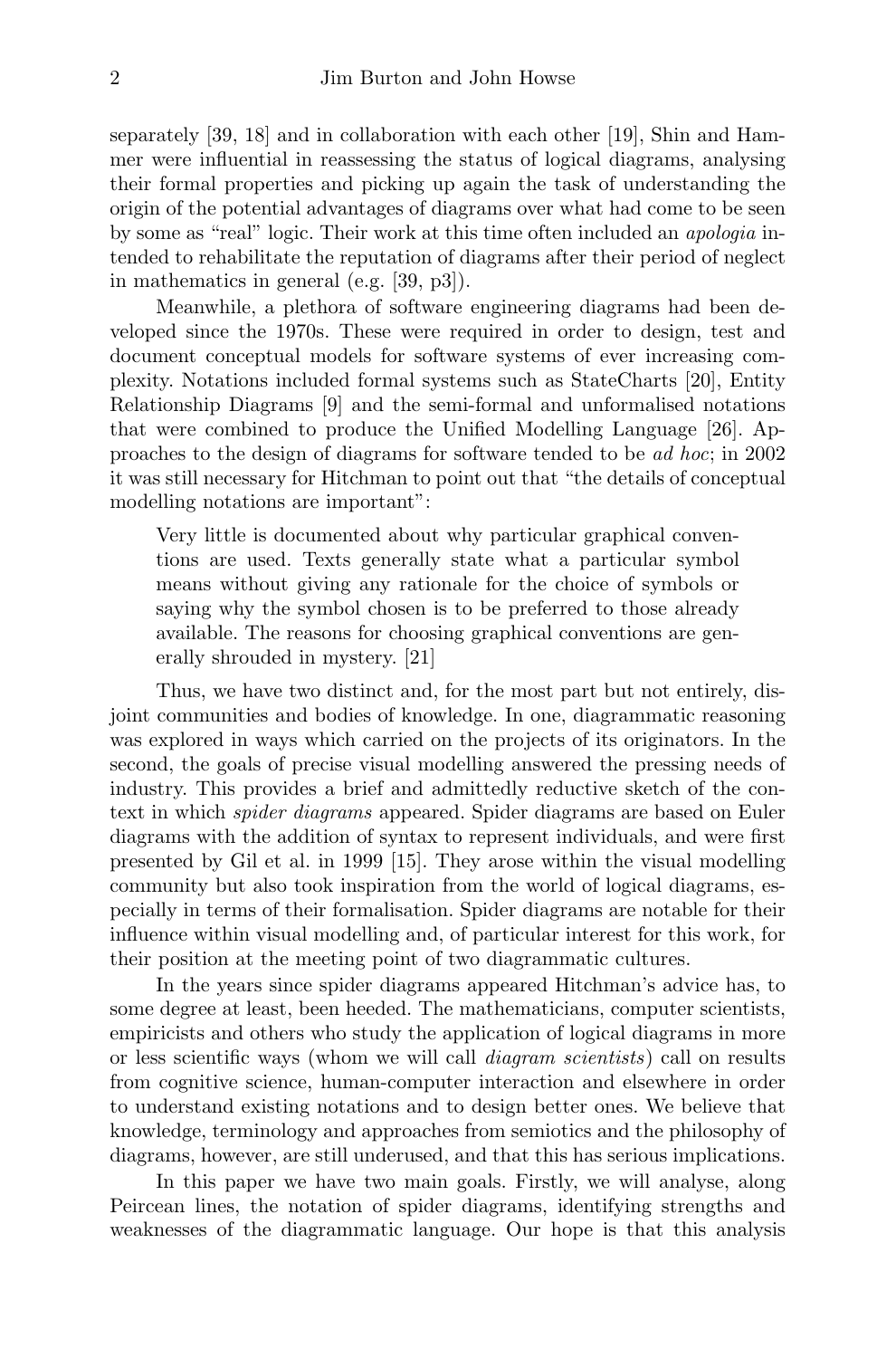may be of interest beyond those readers particularly interested in spider diagrams, and act as a case study in deconstructing a fairly simple visual notation. Secondly, we attempt to highlight and challenge a gap in terminology and technique between the philosophy of logic notation and the modern visual modelling community. In section 2 of this paper we describe the spider diagram notation and its evolution since its original appearance. In section 3 we analyse the semiotics of the notation with respect to Peirce's view of diagrammatic reasoning and sign function. We also revisit the goals of the designers of spider diagrams, making every effort to avoid the temptation of explanation via hindsight. We note the regular reinvention in diagram science of concepts familiar within the philosophy of diagrams. This leads us to conclude by examining what can be learned from a re-engagement with the ideas of those philosophers who produced, for very different purposes, the foundations of modern diagram science.

# 2. History and overview

Spider diagrams were first presented in two papers that appeared at the symposium Visual Languages 1999. These were Formalizing Spider Diagrams [15] and Reasoning with Spider Diagrams [24]. Since that time spider diagrams have had a significant impact within the visual modelling community, both in their own right and as the basis for more expressive logics. Part of the contribution they made in their own right was in the gradual refinement of an unambiguous abstract syntax suitable for developing meta-theoretical results such as logical completeness and expressiveness (for instance, [23]), and for the development and extension of techniques for reaching those results diagrammatically (i.e. without translating to symbolic forms known to be complete or to have a certain level of expressiveness) [8]. Research on the language was carried out mainly (but not only) at the Visual Modelling Group (VMG) at the University of Brighton, to which the authors belong. Other logics based on spider diagrams are spider diagrams of order [11], constraint diagrams [28, 43, 14], generalized constraint diagrams [41] and concept diagrams [42].

The first of this family of languages to appear was constraint diagrams, an example of which appears in figure 15 in the next section. Constraint diagrams are more expressive than spider diagrams, including as they do syntax for universal quantification and binary relations, and the full system is undecidable. In their earliest presentation, constraint diagrams suffer from ambiguity, since no reading order is imposed on the diagrammatic elements that represent quantifiers. Thus, spider diagrams were first produced by removing syntax from constraint diagrams in order to define a decidable fragment which would make the task of formalising the more expressive notation tractable.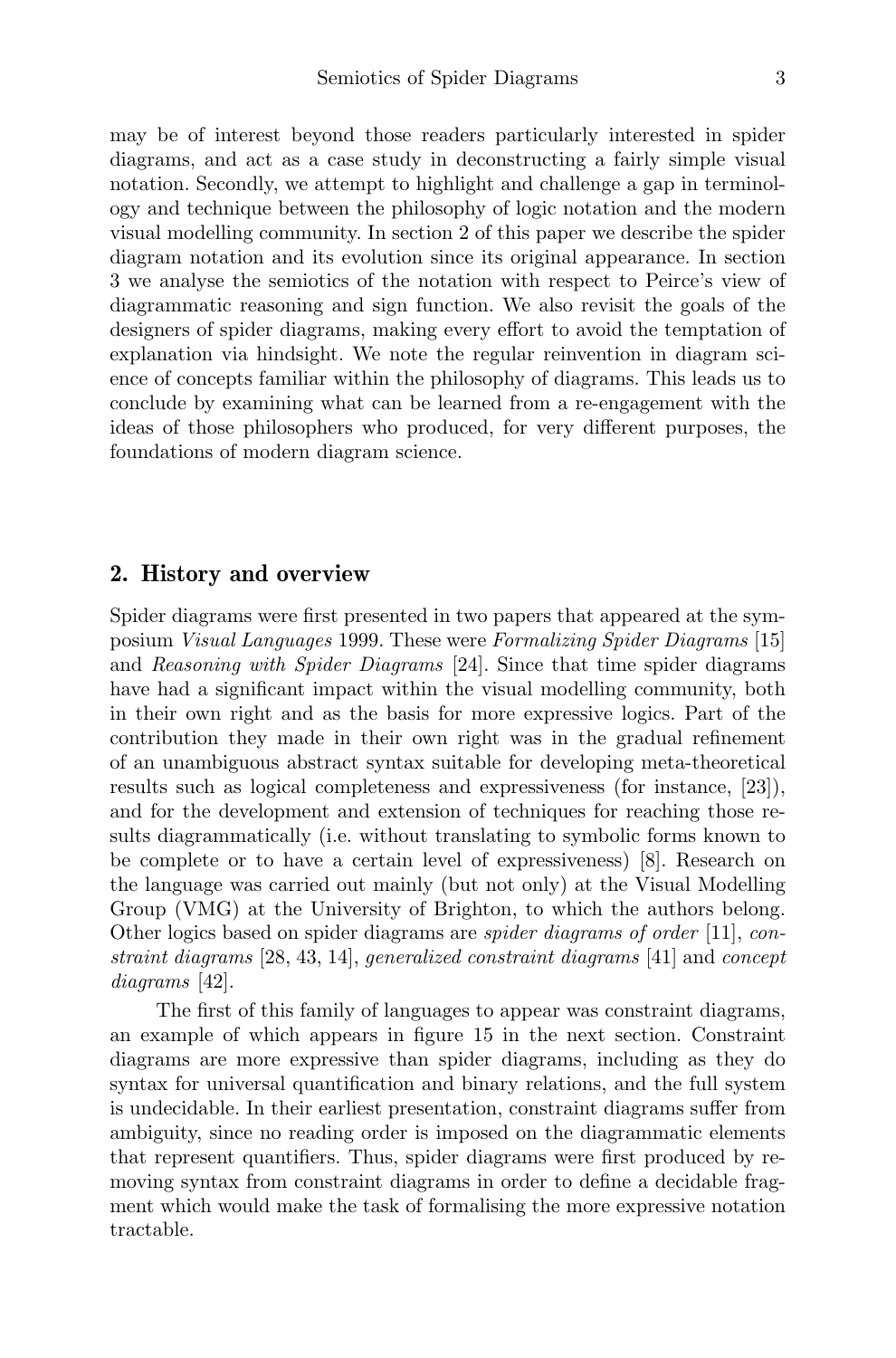In the rest of this section we will describe the spider diagram language informally, while also tracing some relevant aspects of the development of the notation. Full details of the formalisation can be found in [25].

#### 2.1. Circles and existential spiders

Figure 1 shows a spider diagram, in which the boundary rectangle represents the universe of discourse. Closed curves represent sets and are labelled to indicate the set in question. Dots, or solid circles, are called *existential spiders*, or simply spiders, when there is no possibility of confusion with the other kinds of spider described later in the section. Spiders represent the existence of individuals in the sets denoted by the region in which they are placed. Spiders were inspired by Peirce's X-sequences, except that distinct spiders represent distinct individuals (other than in certain circumstances described below). In figure 1 the spider placed in the region inside  $A$  and  $B$  indicates that the set  $(A \cap B) - C$  has at least one individual in it.



Figure 1. A spider diagram

Spiders can have several feet, meaning that several dots are joined by edges and denoting an individual in one of the regions in which its feet are placed. In figure 1 the spider with two feet indicates that something exists in either  $B - (A \cup C)$  or  $C - (A \cup B)$ . Thus, at the concrete level, a spider is a graph and a spider with several feet provides disjunctive information. Labels on existential spiders are for convenience only; the individuals denoted are anonymous. The edges between a spider's feet are called its legs and the union of regions in which its feet are placed is called its habitat. An unshaded region with no spiders in it may or may not be populated. Shaded regions are empty apart from any individuals which are represented as spiders. Thus, the region in figure 1 that denotes  $A - (B \cup C)$  contains at least two individuals, due to the spiders, and there at most two, due to the shading.

The diagram in figure 1 displays what we will call the *core syntax* of unitary spider diagrams: circles, shading and existential spiders. Furthermore, it is a unitary diagram; compound diagrams, representing the conjunction, disjunction and negation of diagrams are formed by the juxtaposition, joining by horizontal lines and placing horizontal lines above diagrams, respectively. The meaning of the diagram in figure 2 is equivalent to  $(d_1 \wedge \neg d_2) \vee d_3$ .

A piece of notation which was part of the original presentation but has not been pursued is the labelling of individual zones (regions in the diagram with no other region as a proper subset). Zone labels are distinguished from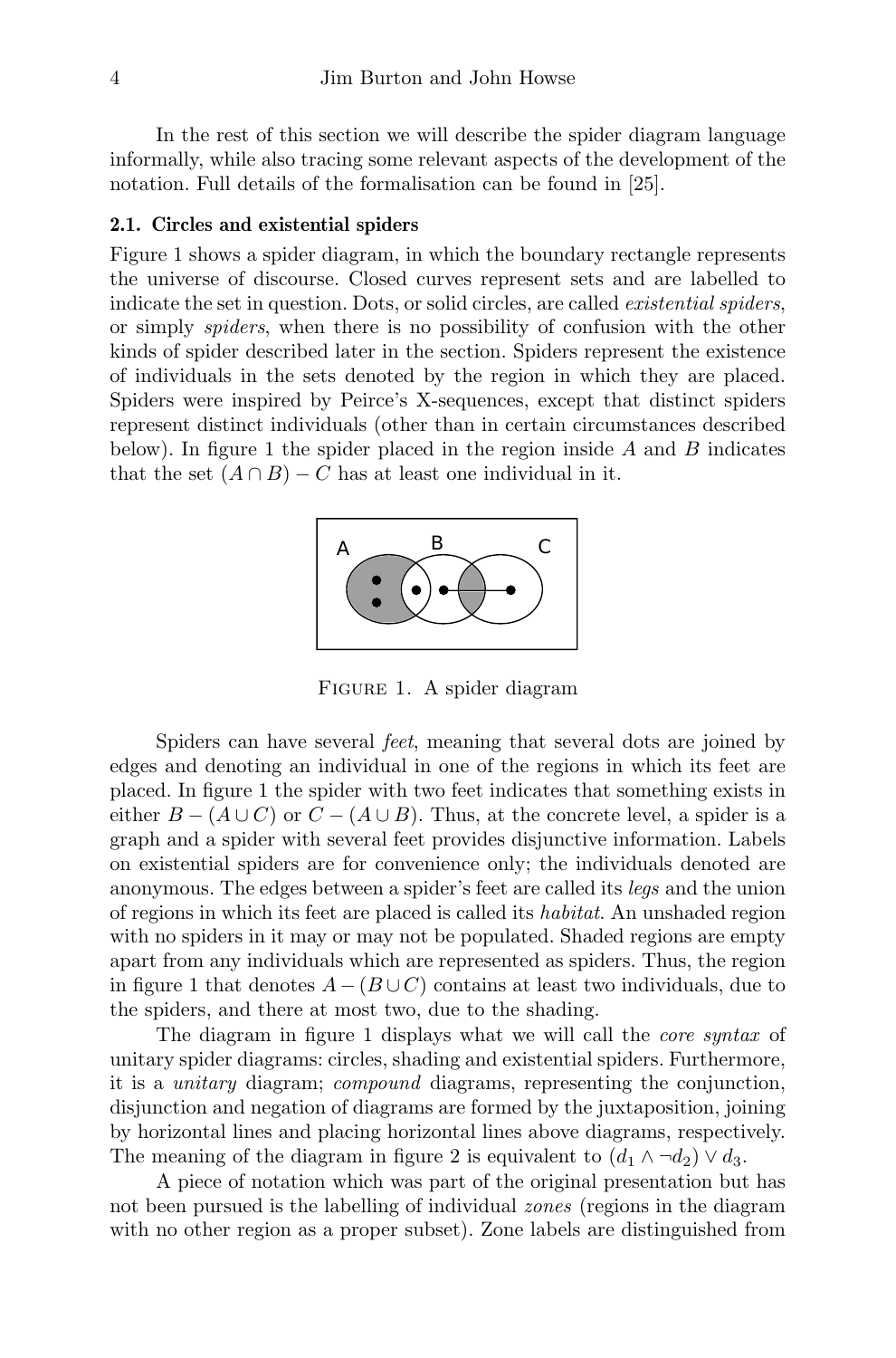

Figure 2. A compound spider diagram

contour labels by being underlined. Figure 3 shows the use of zone labels, where the zone labelled D shows the set  $(A \cap B) - C$ .



Figure 3. Zone labels

The original presentation also contained a number of other notational devices, all of which provide "syntactic sugar" but do not alter the expressiveness of the system (some of these devices do change the expressiveness of unitary diagrams). These are projections, which provide a way to show a particular set intersection of interest without needing to specify the entire context, and devices which alter the meaning of spiders: ties, strands, constant spiders and Schrödinger spiders.

# 2.2. Projections

A projection is a dashed contour which denotes the intersection of a set within a particular context. In figure 4, diagram (b) depicts the entire set  $A$ , whereas diagram (a) shows just that part of  $A$  which intersects with  $C$  and  $D$ . The projection in diagram (a) is labelled  $X$  but it requires an additional label,  $(A)$ , which gives its *determining set*. The motivation behind this device was to produce less cluttered diagrams.

# 2.3. Other spiders

Strands and ties provide ways of joining distinct spiders to show that they may denote the same individual, or do denote the same individual, respectively. Strands are curved lines between spiders. In figure 5 the strand joining the two spiders in  $A$  but outside  $B$  asserts that they may represent the same individual. Strands increase the expressiveness of unitary diagrams since they can be used to depict a situation that would otherwise require several unitary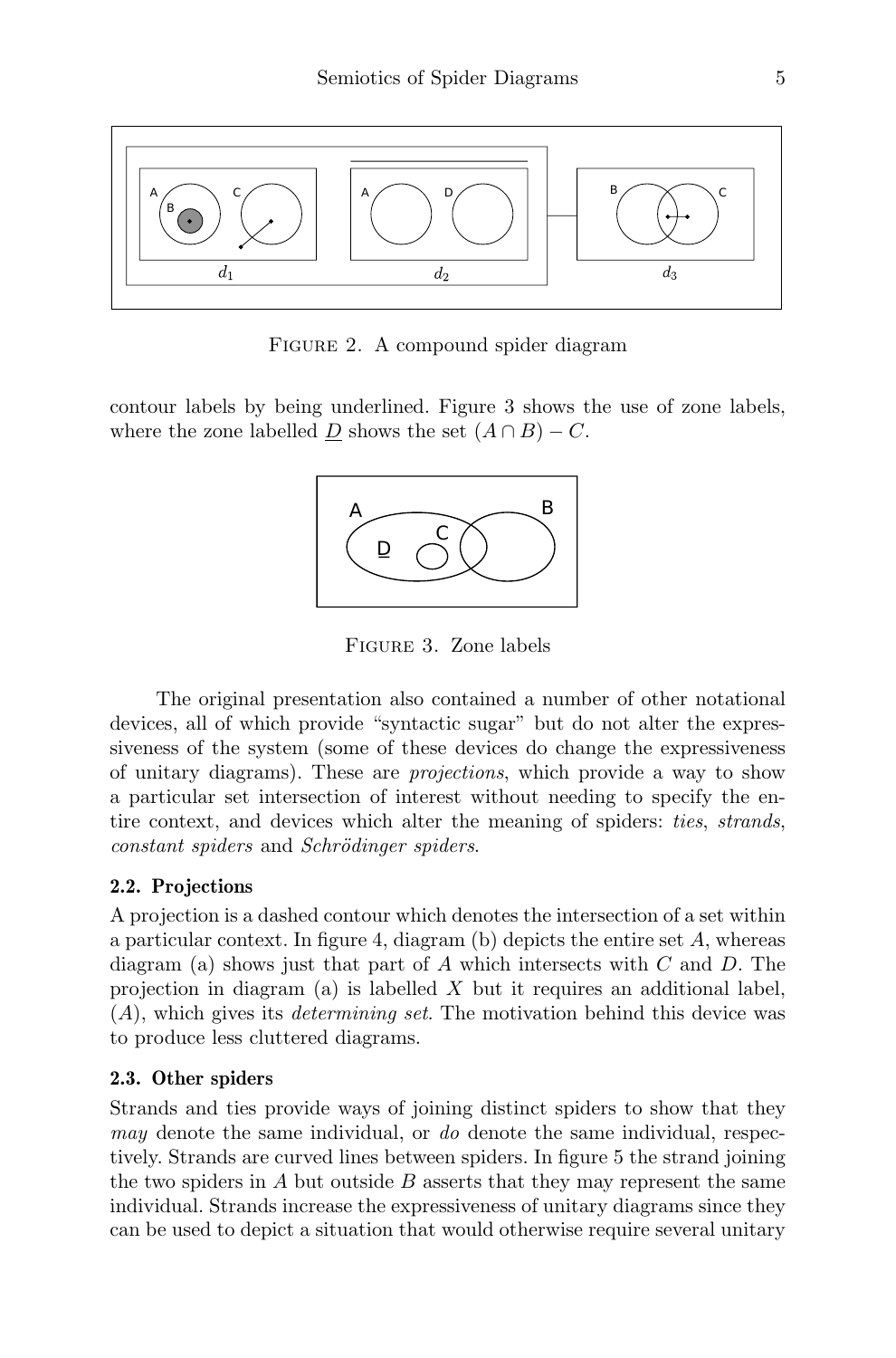

FIGURE 4. A projection and its semantics, taken from [15]

diagrams in disjunction. In same the same figure, B contains two spiders: one with two feet, placed in the zones denoting  $A \cap B$  and  $B - A$  respectively, and one with a single foot, placed in  $B - A$ . The two spiders are joined with a tie, or double line, for equality, asserting that they represent the same individual. Note that this means that the individual in question must inhabit a set denoted by a zone in which both spiders have a foot  $(B - A)$ , in this case).



Figure 5. Strands and ties

Schrödinger spiders are small clear circles, or unfilled dots, and represent elements which might not exist. In figure 6 zone  $C$  is shaded and contains three Schrödinger spiders, meaning that it represents a set which is either empty or contains exactly one element, or exactly two elements, or exactly three elements. Note that if zone  $C$  were not shaded, the presence of these spiders would give us no information at all, since an unshaded region already contains at least as many elements as are depicted. This device was motivated by the common need in software modelling to depict optional elements.

Constant spiders are small solid squares that represent named individuals; figure  $7$  shows an example which says that an element named  $x$  exists and inhabits either  $A - B$  or  $B - A$ . Like existential spiders and Schrödinger spiders, they may have several feet which may be joined by regular (straight) legs, strands or ties. Constant spiders do not extend the expressiveness of the logic [44] and are, again, inspired by the needs of software modelling.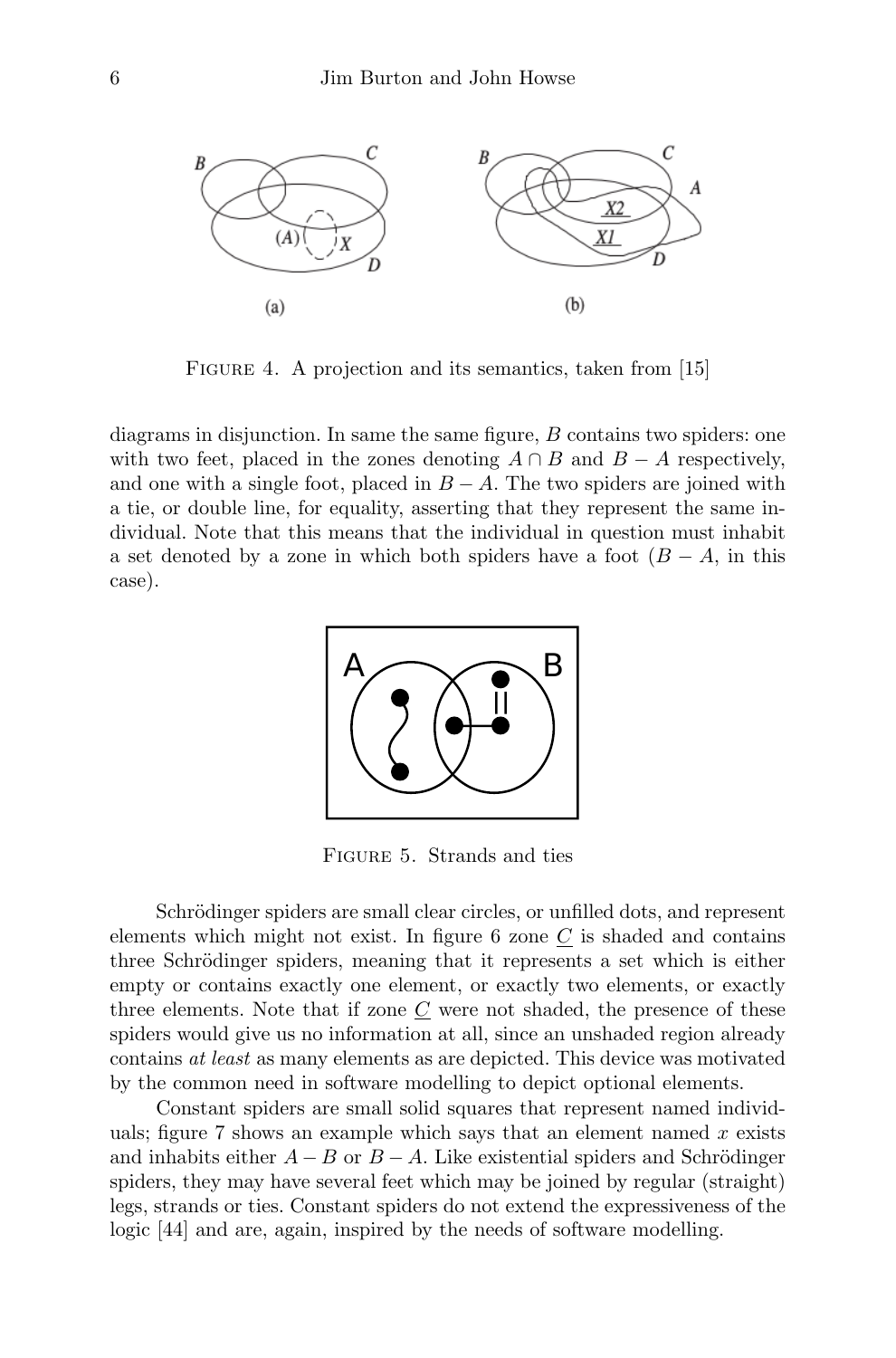

FIGURE 6. Schrödinger spiders



Figure 7. Constant spiders

# 2.4. Inference rules

The first paper on reasoning [24] defined the following five inference rules. This is not a logically complete set, and the motivation was to give a flavour of reasoning with the logic. A complete set of rules appears in [23].

2.4.1. Introducing a strand. This rule allows us to add a strand between two spider feet in the same zone or to replace a tie by a strand. In each case it weakens information. In figure 8 the diagram on the right can be obtained by two applications of this rule to the diagram on the left.



FIGURE 8. Introducing a strand

2.4.2. Erasure of an element. This rule allows the erasure of either a contour, the shading from a zone, an entire spider or the tie between two spiders. The original paper gives examples of how to do this while preserving the meaning of shading and spiders. See figure 9.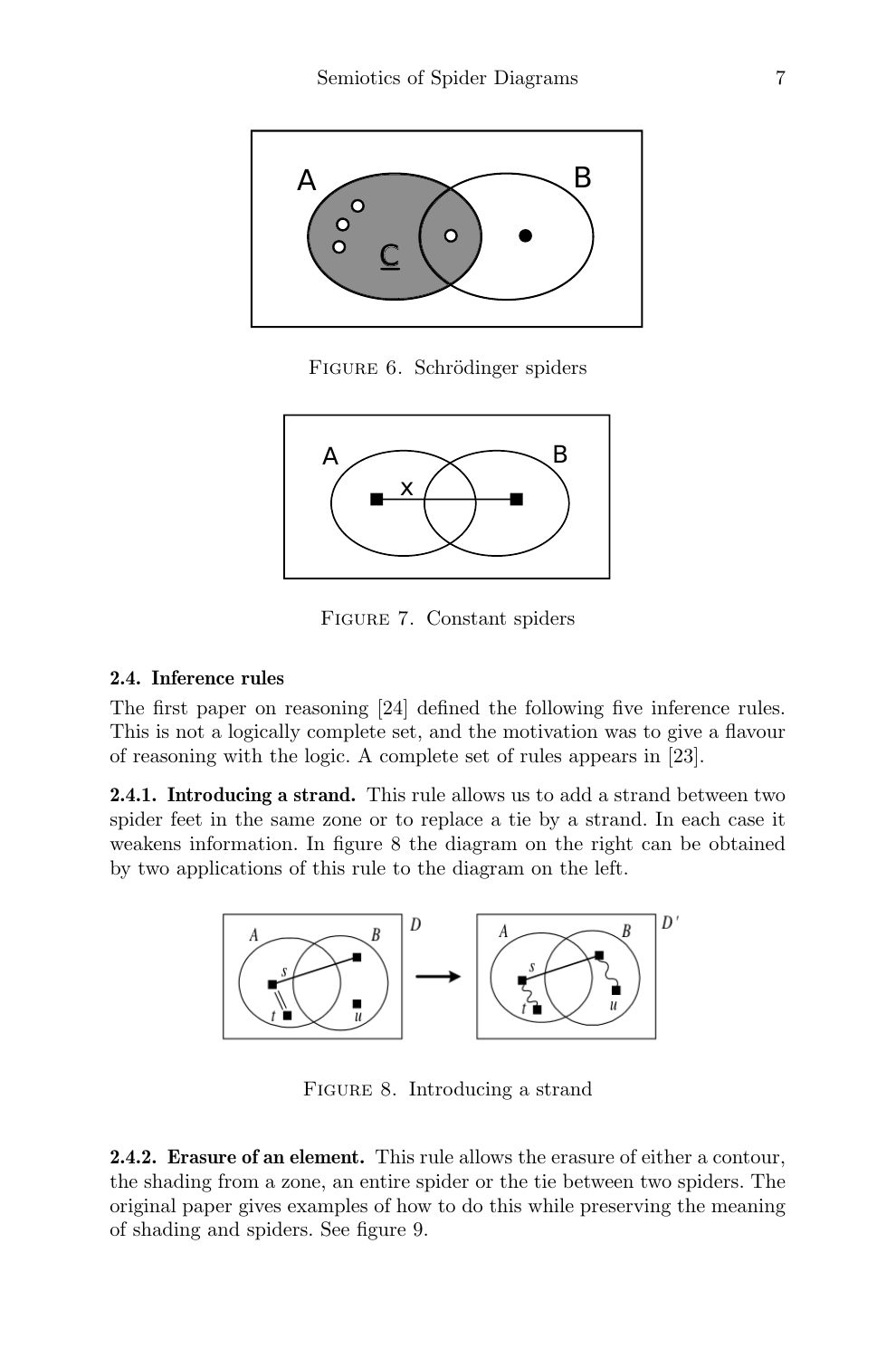

FIGURE 9. Erasing an element

2.4.3. Spreading the feet of a spider. This rule allows us to add a new foot to any spider, s, in a zone which is not currently part of the habitat of s. Figure 10 shows an example.



FIGURE 10. Spreading the feet of a spider

2.4.4. Introduction of a contour. We can add a new contour to a diagram so that it splits every existing zone into the parts which are inside and, respectively, outside of the new contour. Figure 11 demonstrates that this may mean adding feet to spiders to maintain validity.



FIGURE 11. Introduction of a contour

2.4.5. Equivalence of Euler and Venn form. This rule allows us to replace a diagram in which some zones are missing with its Venn form, in which the zones which were previously missing are added as shaded zones. It also allows us to replace a diagram that contains shaded zones with one in which those zones are missing.

As we have seen, the original five rules were notably high level and can be used in different contexts to achieve different things. In later presentations the emphasis would be on simpler rules, which make it clearer which rules are being deployed in a proof and simplify the proofs of validity of the rules. In addition to rules above, the reasoning paper gave a process for combining two unitary diagrams, without formalising the process as an inference rule.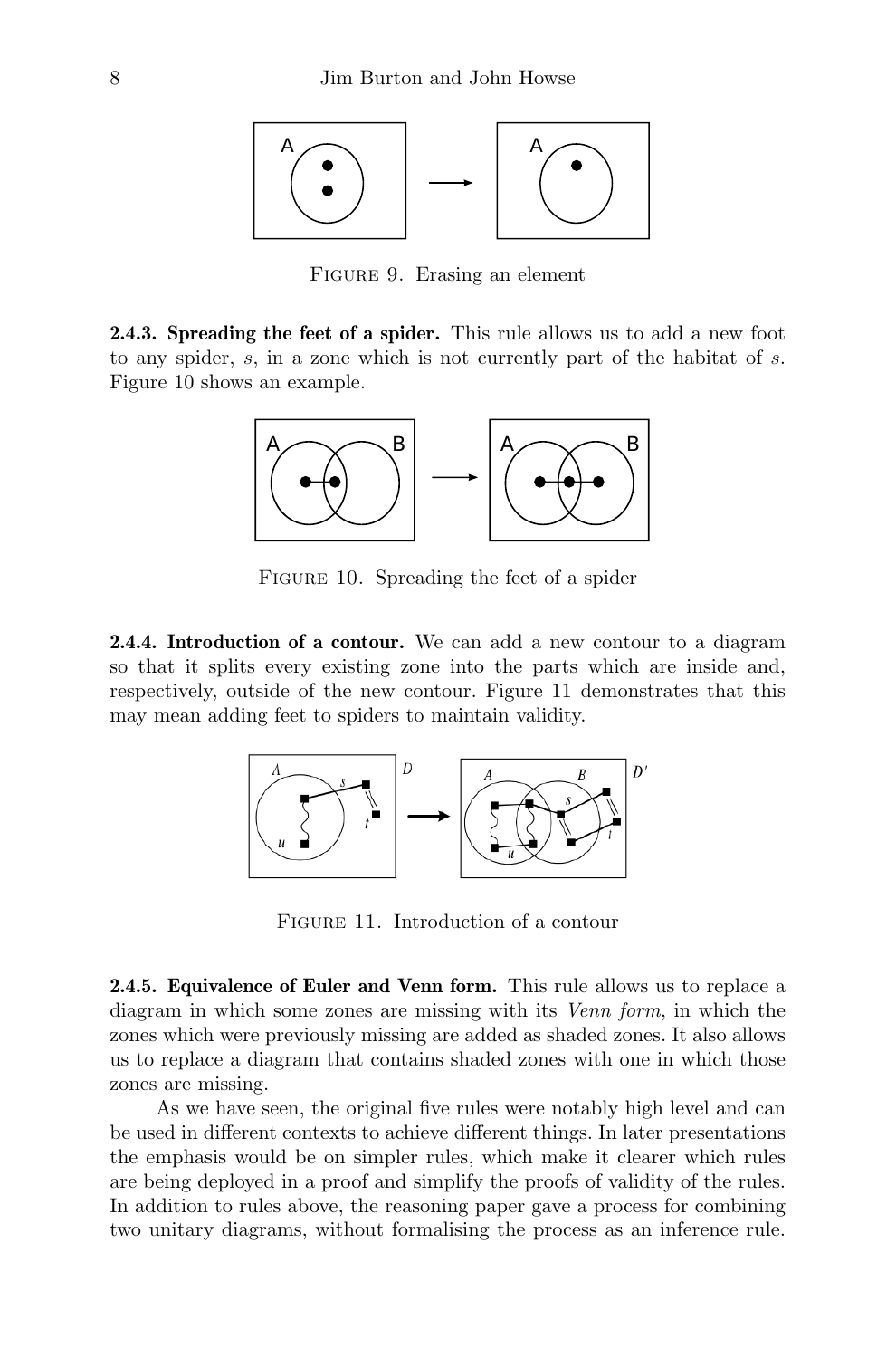

Figure 12. Equivalence of Euler and Venn form

In the example shown in figure 13,  $D_1$  and  $D_2$  are combined to produce D. The habitats of constant spiders  $s$  and  $t$  in  $D$  are the intersections of their habitats in  $D_1$  and  $D_2$ . In zone  $B - A$ , s and t are connected by a strand in  $D_1$  and a tie in  $D_2$ ; hence in D they are connected by a tie. In zone  $A \cap B$ , s and t are separated in  $D_1$  and connected by a strand in  $D_2$ ; hence in D they are separated.



FIGURE 13. Combining diagrams, taken from [24]

#### 2.5. Abstract syntax

In this paper we are mainly concerned with concrete syntax, as representing the "user interface" or final designed product of spider diagrams. But the usefulness of spider diagrams as a logic depended of course on formal properties such as the soundness of its inference rules, the completeness of a given set of rules, and so on. The task of cleanly separating details of drawn diagrams from their meaning was a major preoccupation, and all of these goals mean that the abstract syntax (or symbolic form) of spider diagrams is an important consideration, and so we give a brief flavour of it here.

In [15] an *abstract diagram* is defined as a tuple,

$$
d = (\mathcal{C}, \mathcal{Z}, \mathcal{Z}^*, \mathcal{S}, \mathcal{S}^*, \eta),
$$

as follows:

1.  $\mathcal C$  is the set of contours in d.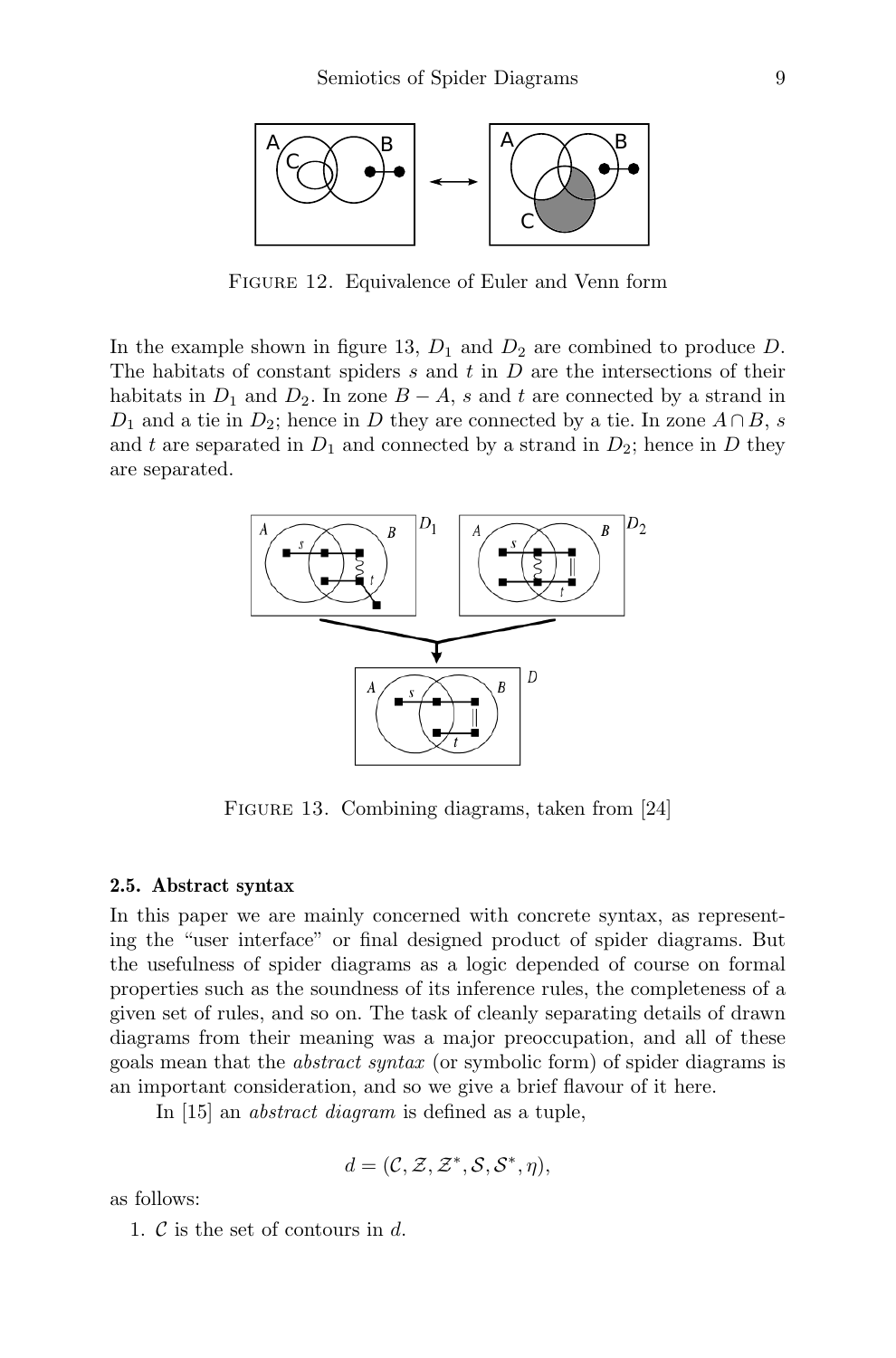- 2. Z and  $\mathcal{Z}^*$  are the sets of zones and shaded zones, respectively (so  $\mathcal{Z}^* \subseteq$  $\mathcal{Z}$ ). A zone is given as a pair of sets of contours,  $(in, out)$ , where in contains those contours inside the zone and out contains those contours outside the zone. It must be true that  $in \cap out = \emptyset$  and  $in \cup out = \mathcal{C}$ , for every zone.
- 3.  $S$  and  $S^*$  are the sets of existential spiders and Schrödinger spiders, respectively, and  $S^* \subseteq S$ .
- 4.  $n : \mathcal{S} \to \mathcal{R} \cup \emptyset$  is a function that gives the habitat of spiders.



Figure 14. Abstract syntax

In figure 14,  $\mathcal{C} = \{A, B, C\}$ . Z is comprised of the following zones:  $(\{A\}, \{B, C\}), (\{A, B\}, \{C\}), (\{C\}, \{A, B\}),$  and  $(\emptyset, \{A, B, C\})$ . There is one shaded zone, and so  $\mathcal{Z}^* = \{(\{A, B\}, \{C\})\}.$  We omit the definitions of  $\mathcal{S}$ , for reasons of space.

# 2.6. Semantics

Following the style of Hammer and Shin, spider diagrams are given a modeltheoretic semantics. A translation between elements of the abstract syntax and a given universe is established. A model is a triple  $(U, \psi, \Psi)$ , where U is the universal domain,  $\psi$  maps spiders onto elements in U and  $\Psi$  maps contours onto subsets of  $U$ . The meaning of a spider diagram is then given as the conjunction of the following expressions:

- 1. The Plane Tiling Condition: the union of the sets depicted in the diagram is equal to the universal domain,
- 2. The Spider Condition:  $\psi$  maps spiders to elements of the sets represented by the zones those spiders inhabit,
- 3. The *Strangers Condition*:  $\psi$  maps distinct spiders to distinct elements of  $U$ .
- 4. The Mating Condition, spiders joined by ties really do represent the same individual, and
- 5. The Shading Condition: the set represented by a shaded zone contains no elements other than those represented by spiders.

This concludes the overview of the notation. In the next section we analyse the concrete syntax of spider diagrams and its relation to other logical diagrams.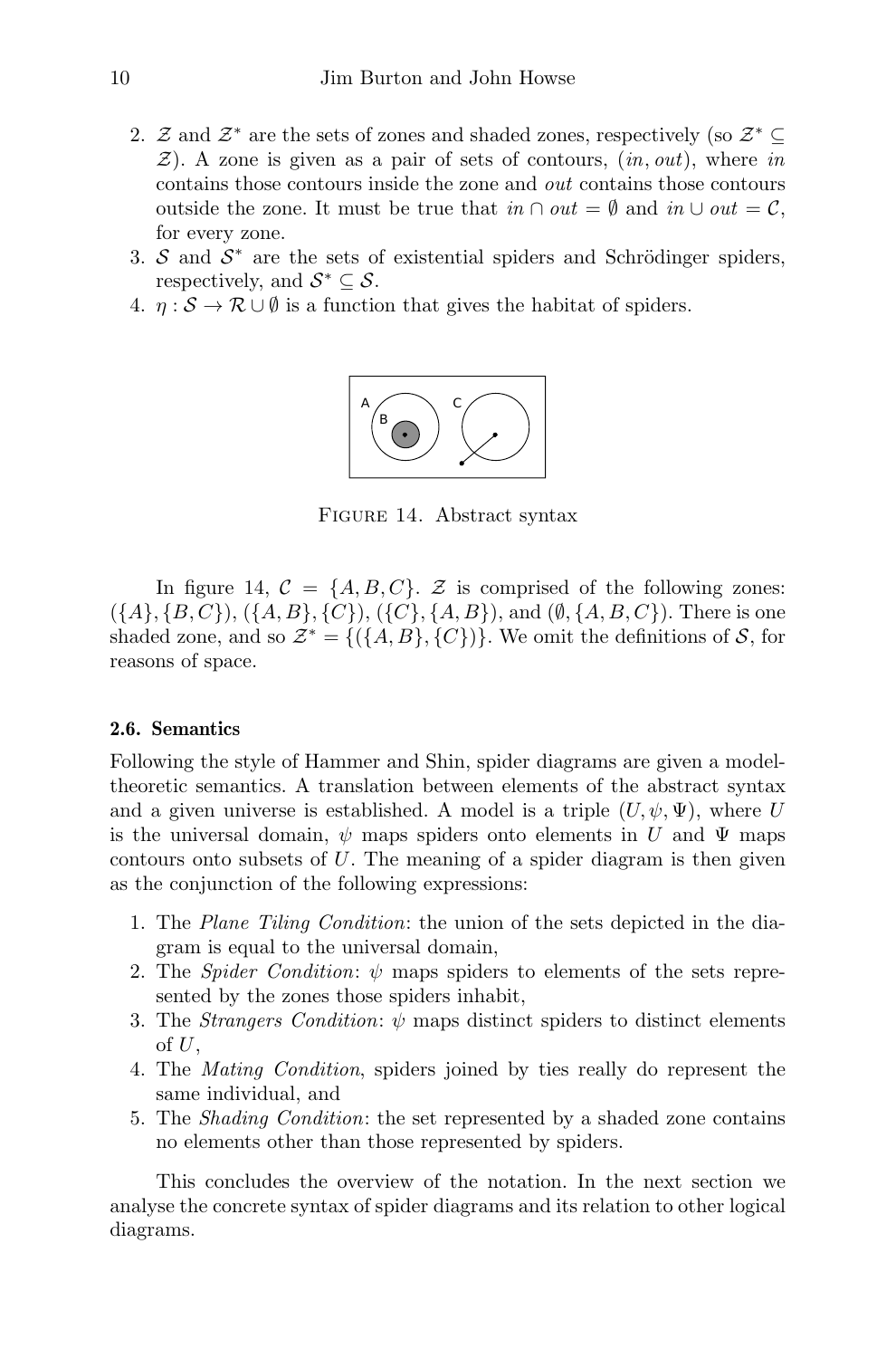# 3. Design and semiotics

We begin by examining the context in which spider diagrams were developed, including the goals of the designers, before analysing in turn each component of the notation.

First, did the designers' goals emphasise diagrammatic logic or visual modelling? The titles of the two original papers were Formalizing Spider Diagrams and Reasoning with Spider Diagrams. As the titles suggest, the initial emphasis was on spider diagrams as a logic, rather than on their use by nonlogicians in visual modelling. Thus, the concerns of the authors were with such matters as creating adequate abstract syntax to guarantee the precision of the system, developing sound and complete sets of inference rules, establishing the formal expressiveness of the logic, and so on. Indeed, spider diagrams in themselves are not expressive enough for many software modelling tasks; as described in the previous section, they were first defined as a fragment of a more expressive notation which had been proposed as an augmentation to UML Class Diagrams [26], which would extend their expressiveness and precision. This motive positions constraint diagrams as straddling the disciplines of logic and visual modelling. As well as the syntax of circles, shading and spiders, constraint diagrams include *universal spiders* (asterisks) to represent universal quantification and *arrows* to represent binary relations. They allow the use of unlabelled (or derived) curves as the target (and, in some presentations, the source) of an arrow, allowing the user to determine in this way the domain and range of relations. Figure 15 shows an example. Several factors made the task of formalising constraint diagrams more difficult than anticipated. Firstly, note that the introduction of explicit universal quantification makes it necessary to impose a reading order on spiders. The diagram in figure 15 is intended to convey a constraint equivalent to the sentence "for all libraries,  $l$ , each copy of a book,  $c$ , in the collection of  $l$  relates to a particular publication,  $p$ , and each library reservation of  $c$  relates to the same publication,  $p$ ". However, there is nothing to stop us reading one of the existential spiders first and coming up with a reading such as "there is a book which is in the collection of every library, and of which every copy is reserved".

Furthermore, the scope of universal spiders was problematic. In figure 15 the universal spider inside the curve labelled Copies inhabits a zone formed from the labelled curve OnHold and an unlabelled curve representing the image of the collection relation when its domain is restricted to Libraries. In this case, the universal spider in Libraries and the arrow sourced on it are required in order to construct the habitat of the universal spider in Copies. In figure 16, there are two universal spiders attached to arrows, each of which constructs the habitat of the other. This rules out a straightforward reading, unless we take the universal spiders as a quantifiers ranging over all of A and B. These questions relating to representing the structure of a formula within a constraint diagram were eventually solved, but they also prompted the focus on a more tractable and logically decidable fragment.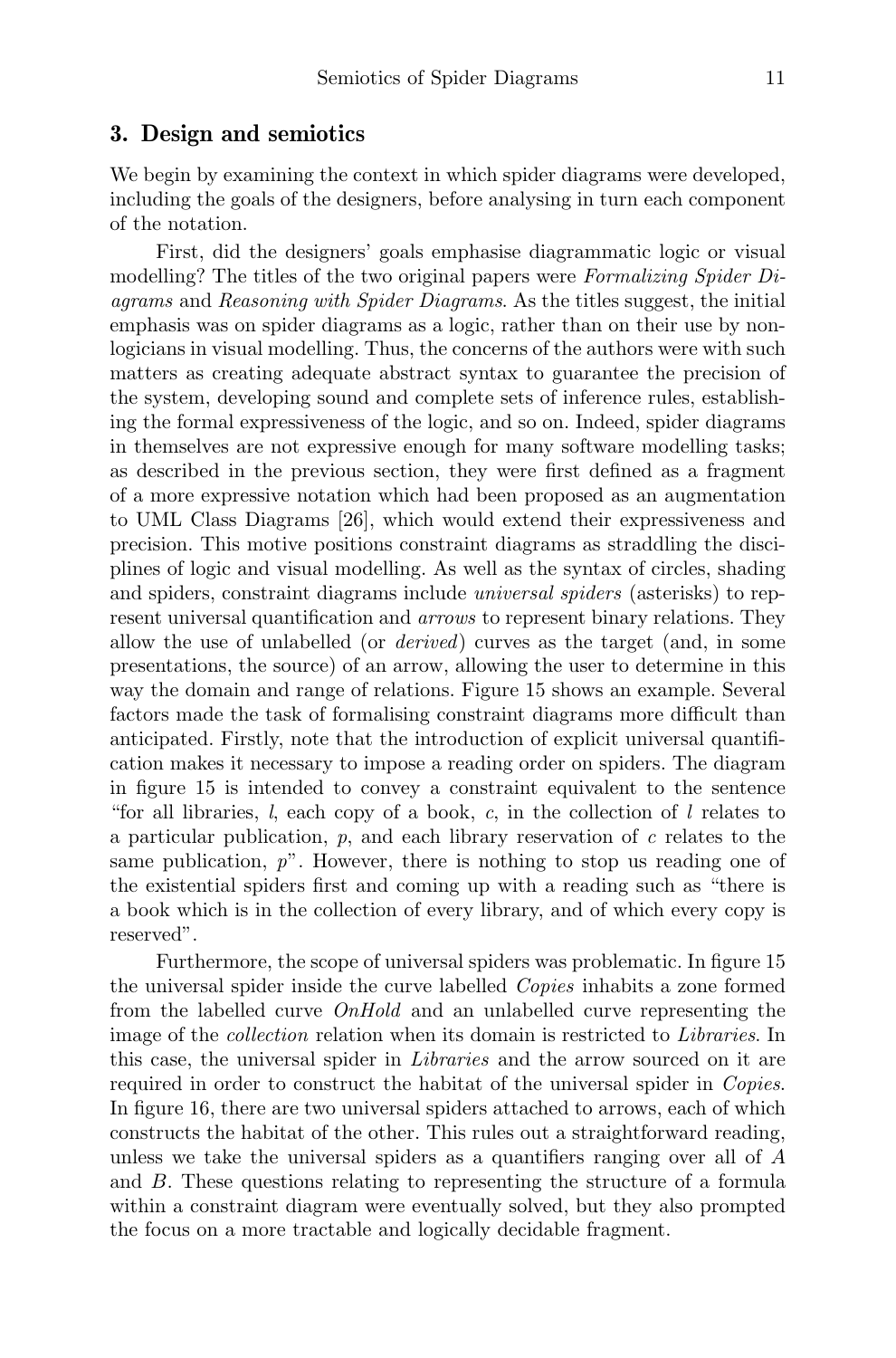

FIGURE 15. A constraint diagram, taken from [15]



FIGURE 16. The scope of universal spiders

In 1994, when Shin's book on Venn diagrams [39] appeared, the task of formalising logical diagrams was a novel problem. The importance of distinguishing concrete from abstract syntax was not yet entirely understood, and although Shin was aware of this problem ([39, p49]), she does mix the two in places in that work; e.g. in section 3.3.1, Set Assignments, details of concrete diagrams are mapped directly onto the underlying semantics ([39, p64]). In joint work, Shin and several of the authors of spider diagrams were to solve a number of problems relating to the relationship between the semantic, abstract and concrete levels, a necessary task before notations such as constraint diagrams could be formalised effectively [22]. For these reasons, the complexity of constraint diagrams caused their designers to focus on a more manageable fragment, and this led to the development of spider diagrams. Despite the emphasis on diagrammatic reasoning in the earliest publications, the design goals could be said to have been inherited from constraint diagrams and reflect the concerns of visual modelling:

- give the user a lot of freedom about what they depict and how,
- devise features that produce less cluttered diagrams, and
- favour resemblance over convention.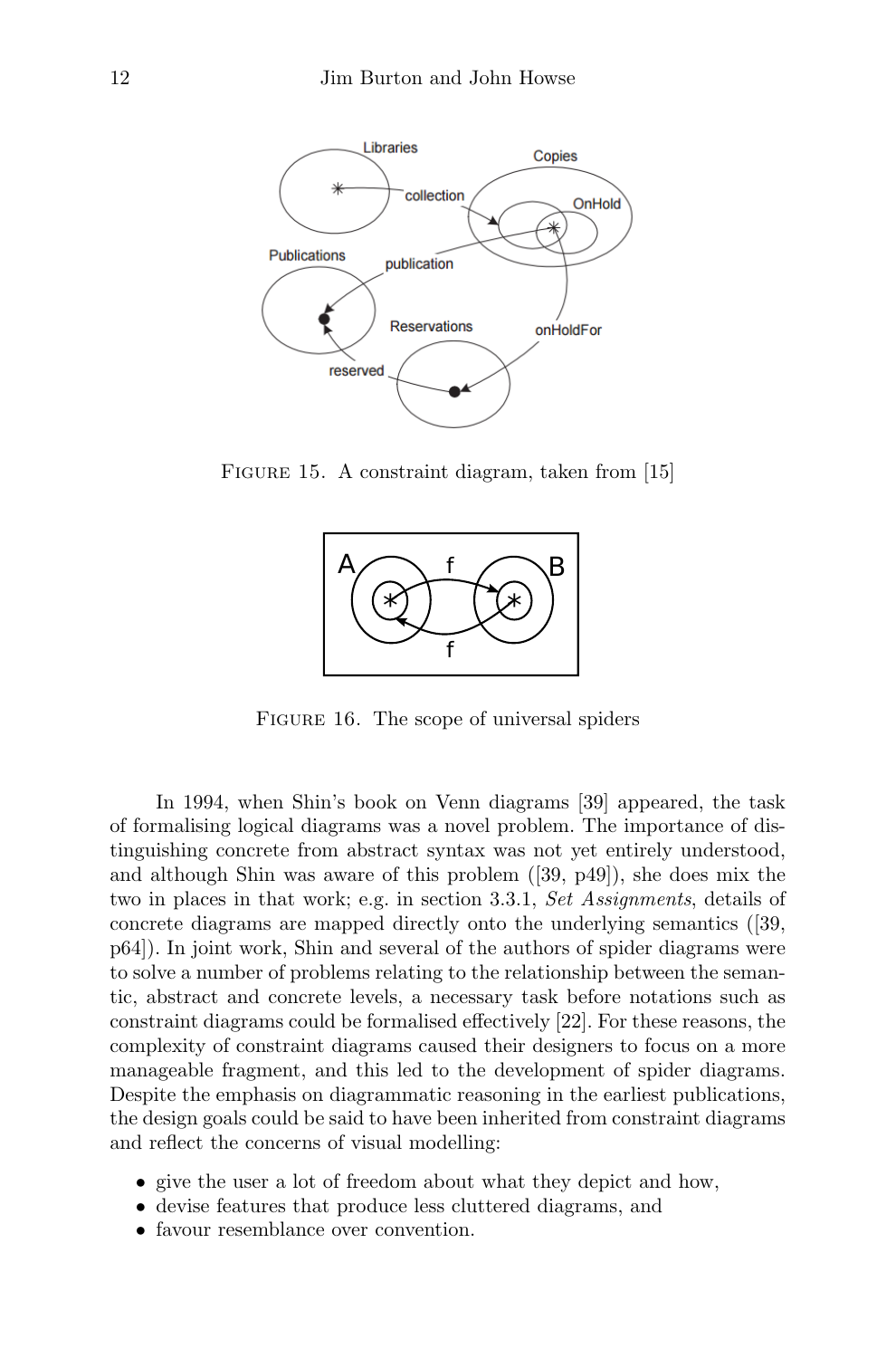We will revisit these design goals below when considering the elements of the notation. Next we examine the terminology and concepts used to reason about the effectiveness of spider diagrams and related logics.

#### 3.1. Icons, well matchedness and free rides

Early publications on spider diagrams motivated the use of logical diagrams by appealing to their "natural" and "intuitive" properties (e.g. [15]), without attempting a precise explanation of what it might mean in practice to possess these properties. However this "naturalness" might arise, the argument was that it would enable people without logical training to make precise statements (specifically, to produce conceptual models of one sort or another). In more recent publications (e.g. [32], whose subject is concept diagrams, based on spider diagrams) the justification has become more systematic and proceeds along the following lines:

- Arguing that Euler-based notations make good use of Gestalt principles of grouping (e.g. similarity and continuity of form) [12].
- Appeals to phenomena such as Gurr's notion of well matchedness [17] and Shimojima's free (or cheap) rides [38, 37],
- Empirical work (e.g. Blake et al. [7]), interpreted with reference to the above.

Well matchedness and free rides are of special relevance to our discussion, both because they have been enormously influential ideas among diagram scientists and because, as we will explore, they are partial recreations of concepts first explained in detail by Peirce. Peirce's triad of semiotic modes (icons, indices and symbols) is also known and referred to within the modelling community but, arguably, its consequences and especially the nature of iconicity are not the subject of prolonged discussion.

We begin by examining well matchedness. In his 1999 paper [17], Gurr proposes the term and associates well matchedness with intuition and naturalness (possibly giving the grateful diagram scientist a technical term to replace two which are a little doubtful and vague):

Taking seriously the assertion that diagrams are useful because they are intuitive (well matched to meaning) and natural (directly capture this well matched meaning), then for any formal underpinning of diagrams in software engineering to be truly useful it must therefore reflect these intuitive and natural aspects of diagrams. [17]

Gurr uses Euler's circles to represent the BARBARA syllogism and notes that the diagrams provide "a classic example of [the] direct capture of semantic information in a visual symbol [...] The transitive, irreflexive and asymmetric relation of set inclusion is expressed via the similarly transitive, irreflexive and asymmetric visual of proper spatial inclusion in the plane." That is, Euler's circles are well matched to their meaning. Gurr shows that representing the same problem with Venn diagrams results in a less well matched representation, indicating that this is an analogue property which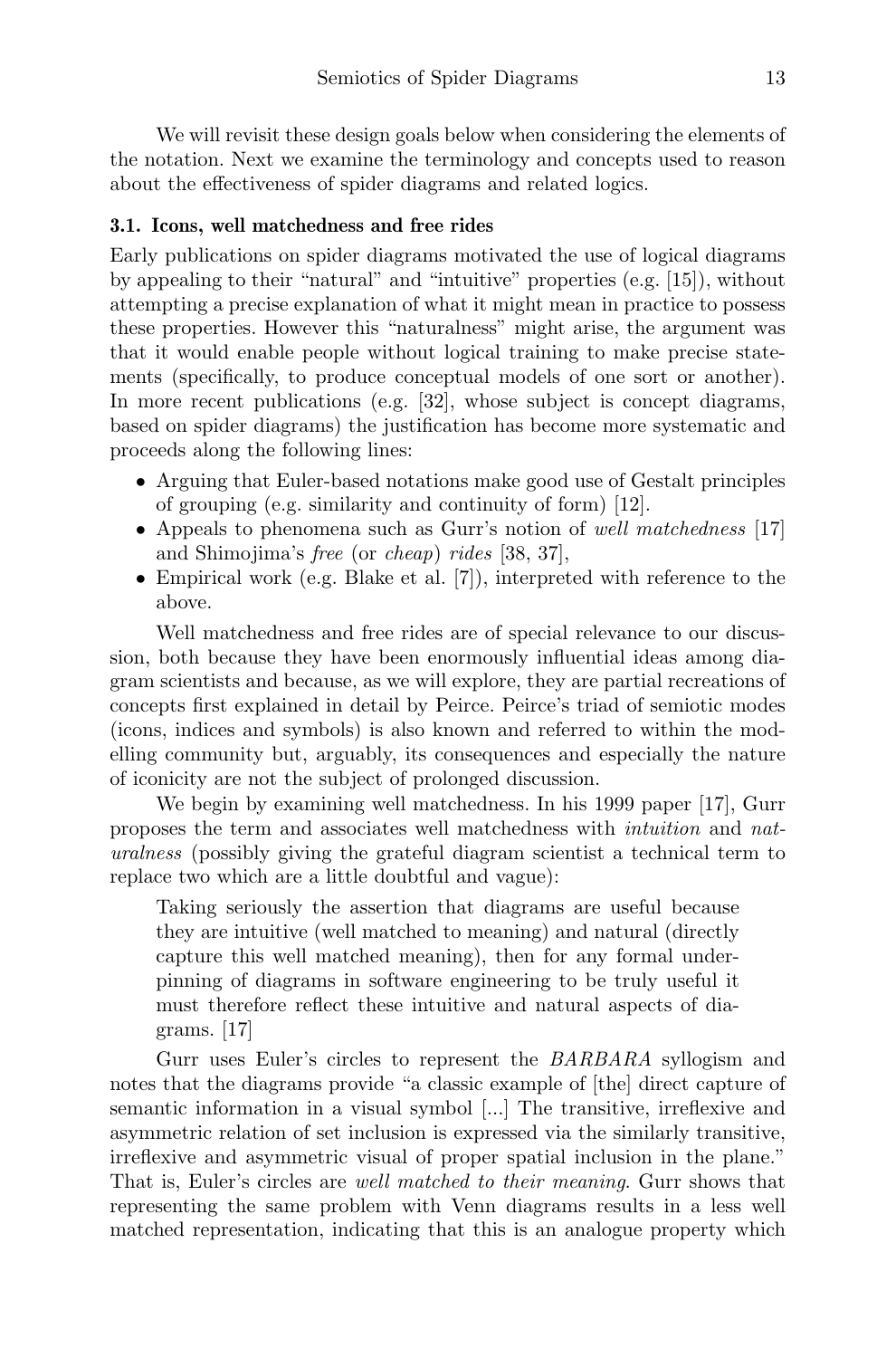yields a scale or spectrum. This is generalised as follows, in which the appeal to resemblance appears to mark the rediscovery of (part of) Peircean iconicity:

[T]he effectiveness of a representation is to a significant extent determined by how closely the semantics of the representation resembles that which it represents. One benefit that certain diagrammatic representations offer to support this is the potential to directly capture pertinent aspects of the represented artifact (whether this be a concrete artifact or some abstract concept). [17]

How does the language of diagrams science correspond with Peirce's semiotics, in particular with a nuanced notion of iconicity? Well matchedness as correspondence between syntax and semantics is the essence of Peirce's earlier definitions of iconicity: an icon is "a sign that functions by means of shared characteristics between the sign and the object" [46]. Resemblance is a notoriously slippery concept, and Stjernfelt notes the questions surrounding this definition: "what is the basis of the 'similarity' between the sign and its object? Is it a psychological experience of resemblance, or a relational property?" [47]. In the case of well matchedness, at least, Gurr intends a relational property or isomorphism. But the essence of iconicity and, moreover, of logical diagrams themselves as far as Peirce is concerned, is the capacity for "learning more": an icon is a sign "from which more information may be derived" (CP 2.309, quoted in [46]). That is, the iconic sign and its object are reliably similar under certain transformations. The icon is "the only sign by the contemplation of which more can be learned than lies in the construction of the sign" [47]. Writing in 1996, Shimojima describes the phenomenon of free rides as "[one of the] ways in which operational constraints over diagrams intervene in the process of reasoning" [37]. Free rides occur when the topological properties of a diagram force some logical consequence to be made explicit, where that consequence would otherwise take several inferential steps. Diagrams that exhibit free rides are certainly signs from which we can "learn more". Gurr, once again: "certain inferences are somehow more immediate, or even automatic, in diagrams." In fact, Gurr appears to absorb the idea of free rides into well matchedness:

[A]n intuitive, or well matched, representation is one which clearly captures the key features of the represented artifact and furthermore simplifies various desired reasoning tasks. [17]

Both well matchedness and free rides have been influential in visual modelling and among diagram scientists. For example, according to Google Scholar, Gurr's paper *Effective diagrammatic communication* [16] (which introduced well matchedness) has 120 citations at the time of writing, a large number for the modestly-sized field; Shimojima's paper *Inferential and ex*pressive capacities of graphical representations: Survey and some generalizations [38], which introduced free rides, has 76. In fact, we claim that both well matchedness and free rides are ideas that have become internalised within diagram science and, as such, are frequently mentioned or implicitly assumed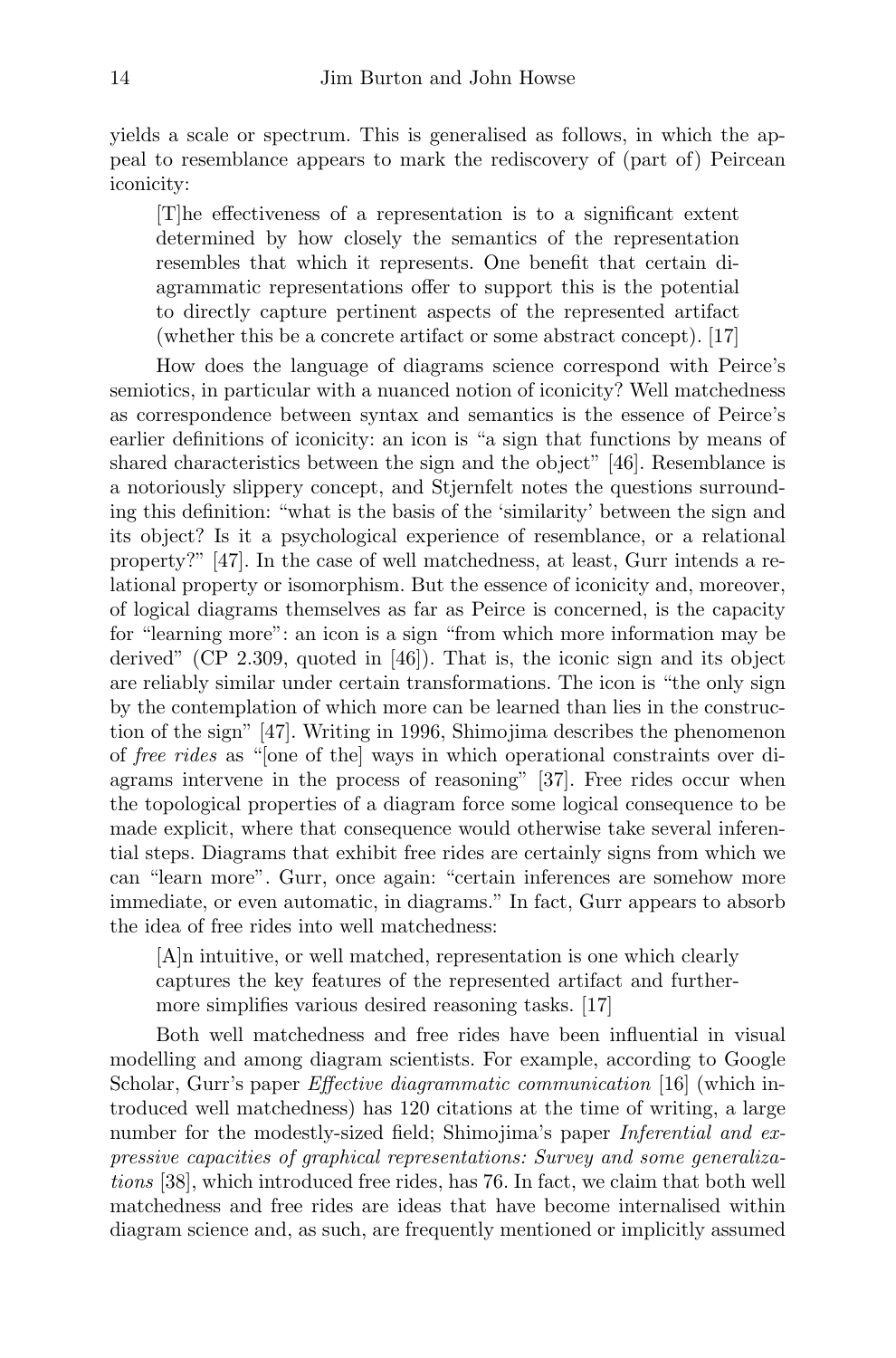without there necessarily being a perceived need for a citation. The two notions – a resemblance relation and the direct exposure of logical consequence – reflect different aspects of iconicity. Taken together, they match Stjernfelt's notion of *operational iconicity*: the necessary condition of an iconic sign. Operational iconicity is not the last word on this sign property however, since Peirce also described icons as signs which describe things "as they really are". Icons which reach this high standard of fidelity to reality are called optimally iconic by Stiernfelt [47], an idea which we explore below. In the rest of this section we use these ideas in our attempt to analyse the component parts of spider diagrams and their interaction.

#### 3.2. Circles and shading

The use of circles in spider diagrams mixes the semantics of Euler's circles [13] and the later extensions of Venn [49] and Peirce (CP 4.360 [33]). Disregarding spiders for the moment, the presence of a region in the diagram does not imply that underlying set is inhabited and shading represents emptiness (Venn-type semantics). Where curves in the diagram do not overlap, this gives rise to a "missing region" which is known to be empty (Euler-type semantics). Regarding these choices, Gil et al. wrote: "In view of their relative merits [i.e. Euler's circles and Venn/Peirce diagrams], it seems natural to combine the two notations." [15] The absence of existential import allows the representation of partial information, something which is essential in the context for which spider diagrams were designed. Crucially, it avoids the over-specificity (noted by Venn and Peirce, and which Shimojima calls overdetermined alternatives [37]) of Euler's circles by allowing the depiction of things which may not exist. This flexibility is achieved by sacrificing some of the prior commitment to reality. The interaction between spiders and shading departs from X-sequences in Venn-Peirce diagrams, in which a shaded region is certainly empty, meaning that a shaded region that contains an X-sequence is inconsistent. Spider diagrams relax this rule so that a shaded region can contain spiders. Rather than denoting emptiness then, shading provides an upper bound on cardinality, while spiders provide a lower bound, enabling spider diagrams to assert precise cardinalities. Because the set denoted by an unshaded zone either contains exactly as many elements as are depicted by spiders, or at least one more, we can define a rule that carries out the inference shown in figure 17. The diagram to the right of the turnstile is a disjunction of two unitary diagrams, as explained below.



FIGURE 17. C is either empty or has at least one thing in it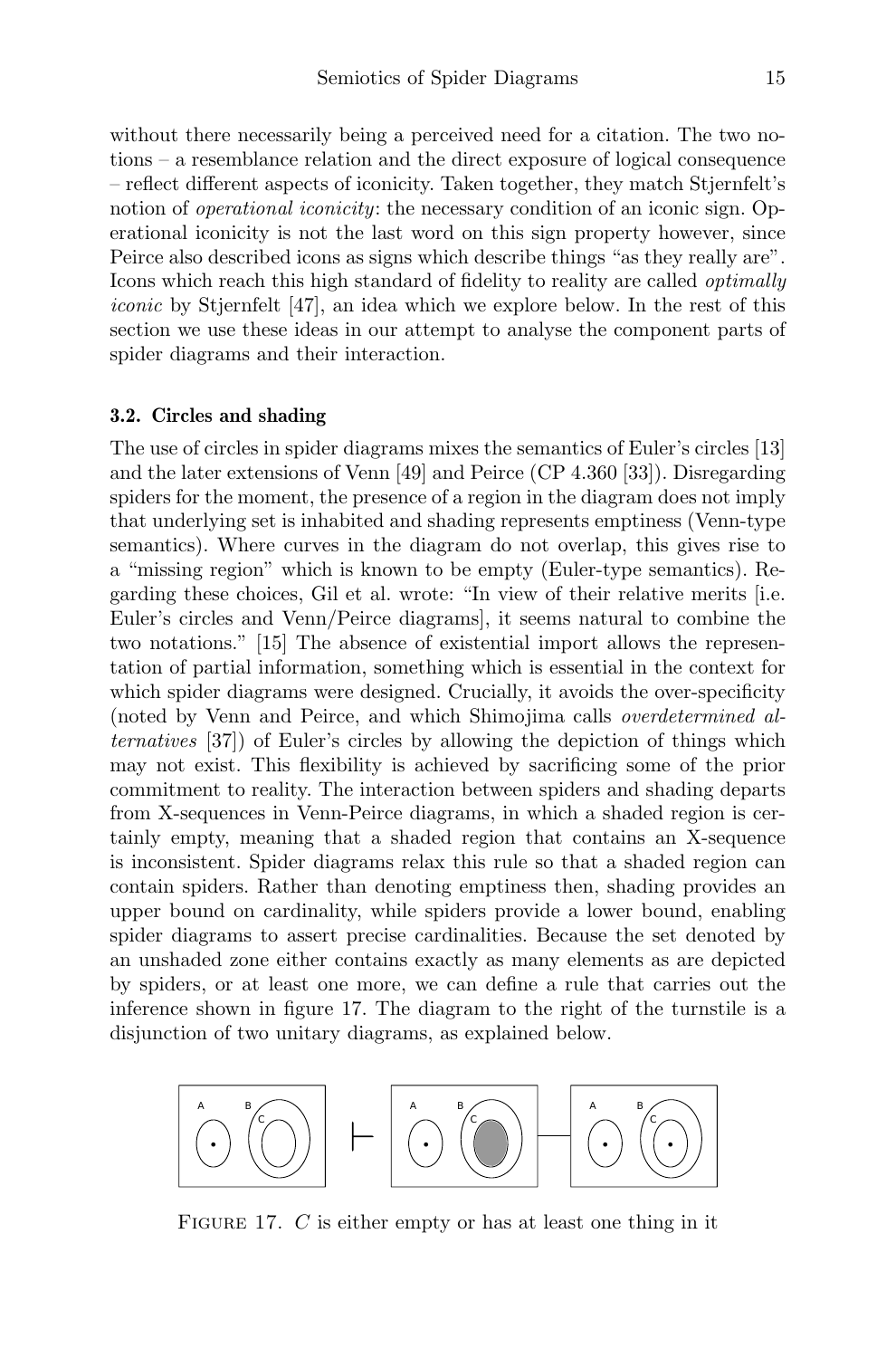The direct precedent for this use of circles is from Hammer and Shin's version of Euler diagrams (see Euler's Visual Logic [19]). Hammer and Shin use the terms class and set interchangeably (though they are referring to sets), and there appears to be no important distinction for them between sets and the term Euler used, *notion générale*. In one sense, it may be that pragmatism and the goal of flexibility of expression trump a certain type of philosophical verisimilitude for the authors of modern logical diagrams. The choice to focus on classes or sets, and whether it is important to make a distinction between them, is one way of choosing whether it is coherent to depict things which may not exist. But this is part of a wider pattern which Moktefi and Shin describe in their survey [31], whereby the "needs and requirements of the logicians who invented the diagrams" continue to change over time and are reflected in the systems they construct.

In recent work Moktefi explores the semiotics of Euler's circles [30] and concludes that they are not only iconic, but optimally so. This is demonstrated using an experiment which presents a spatial set (or proposition) visualisation similar to Euler's circles but based on intension rather than extension: "In a diagrammatic scheme founded on intension, a term A (respectively  $B$ ) is represented with a circle that gathers all the attributes that are predicated of  $A$  (respectively  $B$ ). Hence, a proposition asserting that 'Every A is B' would be represented by a circle B inside a circle A." [30] Using the intensional notation to reason with syllogisms is something like stepping through the looking glass. Containment of circles no longer means subsumption of sets, but just the opposite. For the same type of syllogistic task at which Euler's circles excel, the intensional notation hinders rather than helps reasoning. This topsy-turvy notation is, however, well matched to meaning, in that we can establish an isomorphism between diagram regions and the semantic level. Although the diagrams do not exhibit free rides, we could manipulate these intensional diagrams in reliable, albeit constrained, ways once we understand how the notation works. This experimental notation demonstrates the limitations of Peirce's resemblance-based definitions of icons and of the "structural correspondence" reading of well matchedness; circles do resemble intents, for some definition of resemblance, and so the diagrams are well matched but have no convenience of use for reasoning. It appears that operational iconicity is a necessary but not sufficient reason for free rides.

Moktefi contrasts this with the case of Euler's circles which "have the relations that they are said to represent", giving them the capacity to represent classes as they really are. This capacity depends on the existential import of regions – any region enclosed by a curve represents a class with something in it, and so only things which exist are depicted. The claim that this can allow intuition to support inference is supported by an empirical study by Sato et al., which found that readers make significantly fewer mistakes with Euler's circles than with Venn diagrams [36].

Thus, while diagram scientists partially reconstructed the notion of iconicity in the closely related concepts of well matchedness and free rides,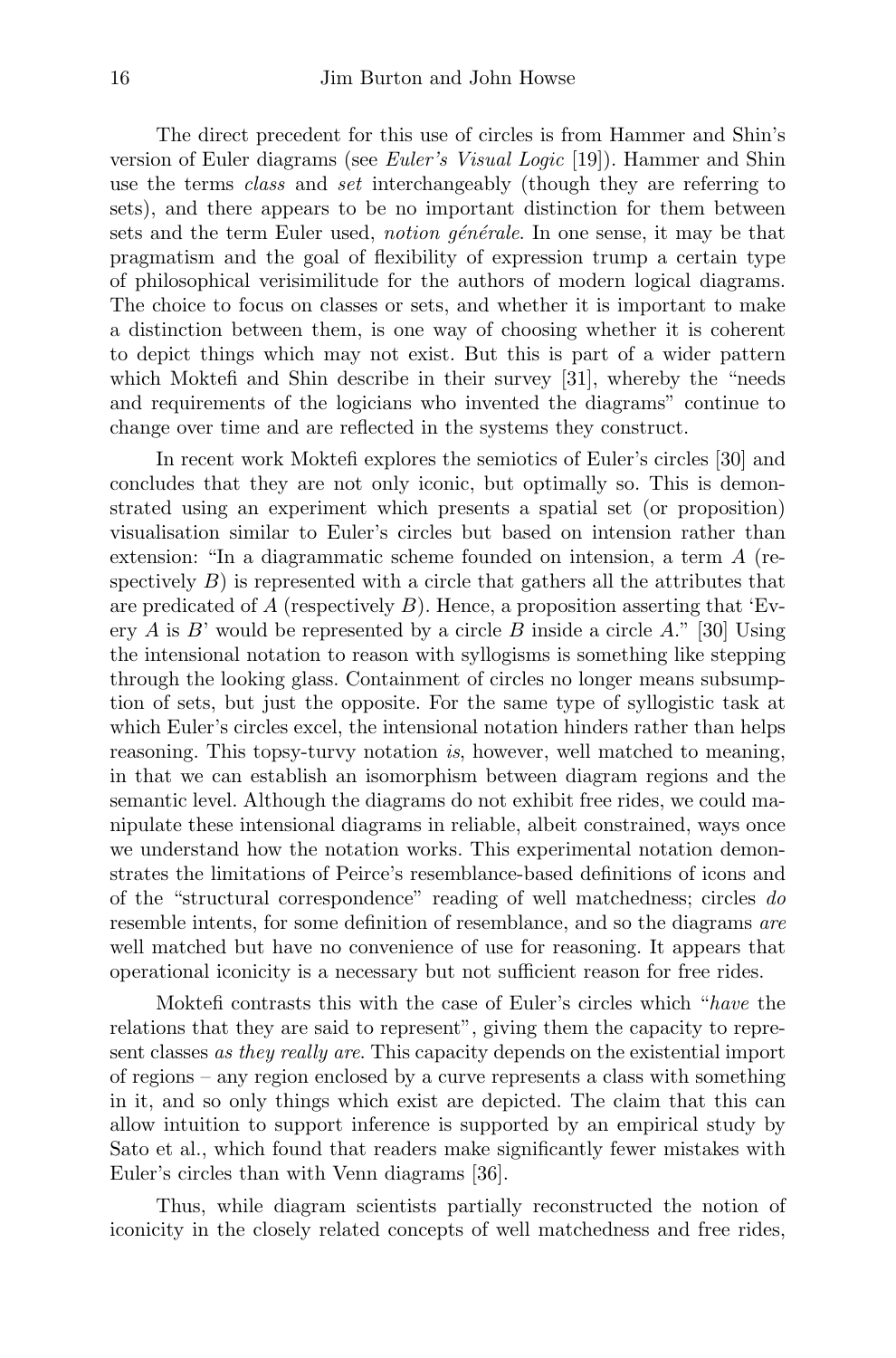some concepts and terminology are still lacking if we are to describe the way signs function within spider diagrams; specifically, the notion of *opti*mal iconicity. As already noted, the use of circles in spider diagrams does not reach that standard, due to shading and the absence of existential import. Circles represented "general notions" in Euler's original presentation. We presume a general notion is something which must exist in order to be discussed or depicted. In this context, it makes perfect sense that the way to depict the non-existence of a notion is leave the relevant region out of the diagram altogether. Figure 18 illustrates this, in which zones such as that containing A and C but not B or D are missing. Figure 19 demonstrates the more general approach of Venn – what were non-existent classes in Euler's circles are now empty sets, as indicated by shading. A spider diagram with the same meaning is shown in 20, demonstrating a still more general approach that would admit either of the two preceding styles.



Figure 18. Missing zones in Euler's circles



FIGURE 19. "Missing" zones in a Venn diagram



Figure 20. "Missing" zones in a spider diagram

To summarise, shading and the removal of existential import act to reduce the iconicity of circles in spider diagrams. The retreat to a more symbolic or conventional mode brings much flexibility of expression. This pattern is repeated in other syntactic choices – however powerful iconicity may be, especially with regard to making explicit the consequences of a logical expression, it is at times too powerful. A commitment to saying things "as they really are" means removing choice about *how* they are said, resulting in overdetermination. With symbolic features, we choose the convention to adopt, tempering the doctrinaire power of resemblance. That freedom to choose between styles of expression is of particular importance for the visual modelling task, given the prevalence of partial information. Nevertheless, when compared to Euler's circles, with all their limitations, the innovations are in some sense an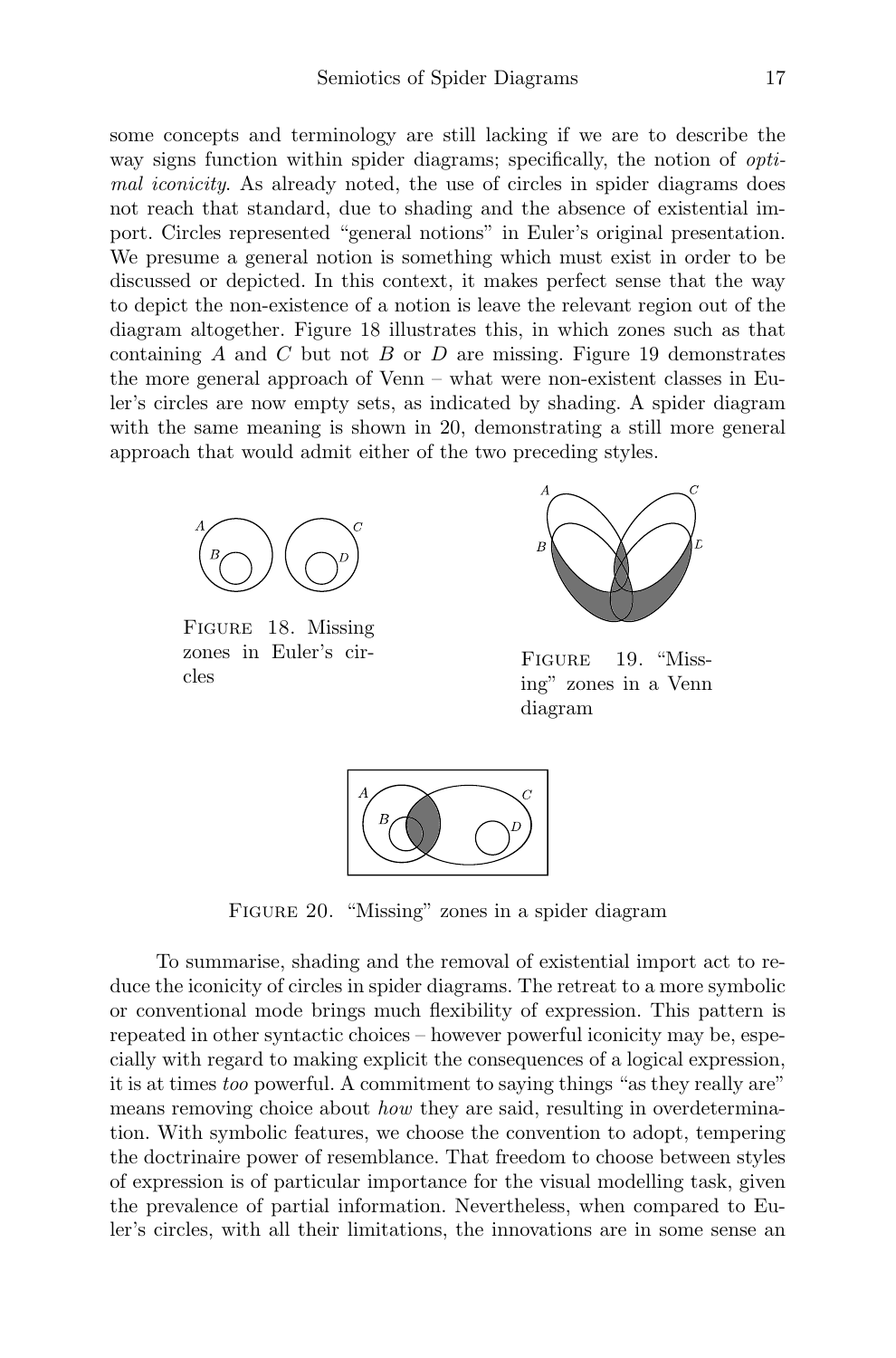anti-diagrammatic turn. The new flexibility is influenced in this case at least partly by software engineering, as much as Venn's innovations were influenced by his interest in symbolic, especially Boolean, logic [31]. As Venn diagrams mark the move away from syllogistic reasoning to the increasing complexity of symbolic logic, so the use of circles in spider diagrams mark the new use case for logical diagrams of generalised conceptual modelling.

#### 3.3. Projections

Many logicians, including Peirce, previously used the dashed line to suggest possible information, whereas projections represent information which is certain but partially specified. The diagram in figure 21 deploys one of its circles in a symbolic and conventionalised way, requiring a kind of "higher order" of visualisation on the part of the reader, who may only speculate about where else the set A appears after the parts of no interest are shorn away.



FIGURE 21. Projections and higher order visualisation

Projections are primarily a powerful way of getting rid of *clutter*, or redundant syntax [27], as demonstrated by the example in section 2, figure 4. Clutter has been shown to have important practical implications for creating diagrams people can readily understand [2]. The dashed curve of a projection introduces a symbolic dimension to the usual meaning of a closed curve drawn with a solid line. There are important differences in the ways each type of curve denotes a set. For instance, it is not valid to remove an unshaded zone from a unitary diagram but it is always valid to "reduce" a projection, since that merely means that a smaller intersection is to be displayed. Thus, projections are a device that diminishes iconicity for practical reasons. This is no small matter, since it reduces the capacity of the diagram to offer free rides and to support intuition; one might say it reduces the capacity of the diagram to support inference, in fact. It is done, however, to enable the modelling of complex ideas in succinct ways. As an example of the distance travelled from the satisfyingly simple, iconic properties of earlier spatial logics, figure 22 shows a Venn-6 spider diagram constructed by embedding one Venn diagram inside another. (We abuse the notation here to make a more legible diagram; each projection should really have its own label.) Interestingly, and although the spider diagram authors were not aware of it at the time, projections appear to have been anticipated in a diagrammatic experiment by Peirce; Pietarinen examined Peirce's manuscript example of embedding Venn-4 in Venn-4 in [34].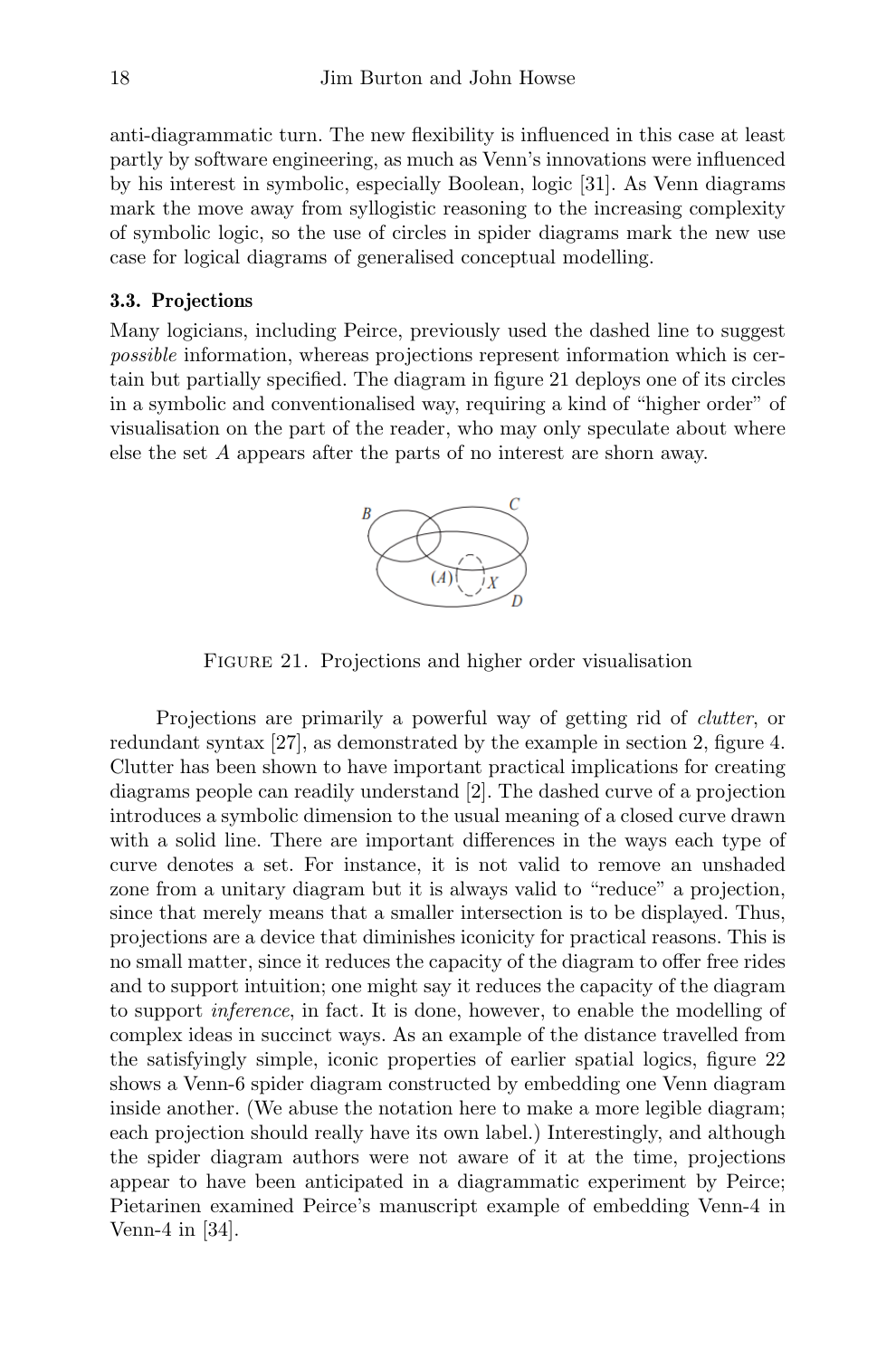

FIGURE 22. Venn-6 with projections

#### 3.4. Spiders

Spiders, the most distinctive and eponymous feature of this notation, express lower bounds on cardinality – any region contains at least as many elements as there are spiders entirely contained within that region. Used in combination with shading, which places an upper bound, spiders allow the assertion of exact cardinalities, and spider diagrams were the first widely known logical diagram to do so. $<sup>1</sup>$ </sup>

Just as Peirce believed the ways in which icons, indices and symbols are perceived correspond to and may provide examples of his three phenomenological categories (firstness, secondness and thirdness) [45], so he also believed that icons, indices and symbols should be used to depict the types of information that pertain to the corresponding categories. These are hypotheses, facts about experience and general laws, respectively ( [33, 3.460] cited in [29]). Thus, predominantly indexical signs should be used to denote facts about experience, such as existence, and this matches the purpose and function of spiders well. An existential spider with a single foot is strongly indexical, asserting that "there is something here", something that falls into the category of secondness, exemplified by those things we may "put our shoulder against" ([33, 3.240], cited in [3]). The single-footed spider also has iconic properties arrived at via its placement in the diagram. A diagram in which each spider has a single foot, such as that in figure 23, is called an  $\alpha$ -diagram.

A purely conventional feature (the "leg", or edge between feet) is used to create spiders with more than one foot. The spider's leg denotes disjunction, but could just as well mean something else. (We don't have much choice about whether to use a conventional feature  $-$  Shin noted the difficulty of depicting

<sup>&</sup>lt;sup>1</sup> Peirce appears to have achieved this first too, as shown in marginalia uncovered by Pietarinen [34].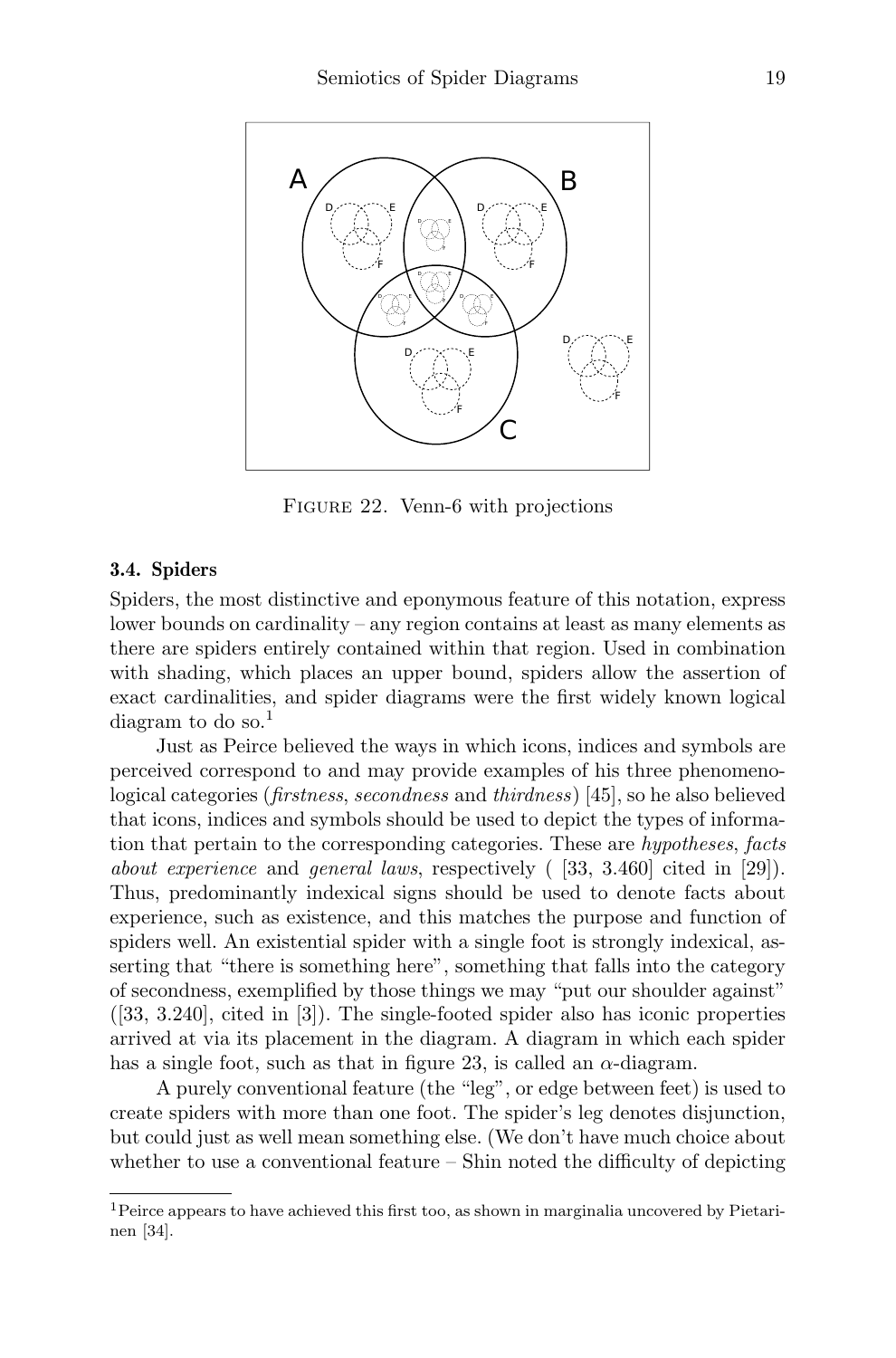

FIGURE 23. An  $\alpha$ -diagram



Figure 24. Spiders with several feet

logical disjunction using resemblance [39, p180].) The indexical property of the spider is thus diluted: "there is something here, or here, or here..." (see figure 24). Spiders with several feet then provide an example of a sign that functions in all three modes. Firstly, the feet themselves are indexical. You can "put your shoulder" against them, in Peirce's memorable phrase. The placement of the feet is iconic since their presence in a certain part of the diagram "has the relation it depicts", and free rides may occur because of the assertion made by placement, allowing us to learn more. Finally, the legs are symbolic, being a convention for disjunction.

Spiders' legs increase the expressiveness of unitary diagrams, but not of the system as a whole. We could do without them by forming a disjunction of unitary parts, as in figure 25, which has an equivalent meaning to figure 24. Again, a conventional, less diagrammatic addition (legs) allows for succinct expression, getting rid of clutter.



FIGURE 25. A disjunctive spider diagram

Constant spiders do not increase expressiveness (see [44] for a formal discussion) but are very useful for modelling.<sup>2</sup>. Strands, ties and Schrödinger spiders fall into the category of conventional devices which reduce clutter. Strands and ties diminish the iconicity of spiders, since a single spider no longer necessarily represents a single individual.

Alternative semantics for ties are possible. We might decide that the two elements are equal *only if* they inhabit the same set, i.e. that the tie denotes a relationship between spiders' feet, rather than the spiders themselves. The semantics given in the previous section (spiders represent equal elements whenever they are joined by a tie) gives rise to the only form of inconsistency in a unitary diagram, in fact. Figure 26 demonstrates the problem, as there is no model in which the spider with three feet could be equal to both of the single-footed spiders.

 $2$ Though focusing on Venn rather than Euler diagrams, Choudhury and Chakraborty were also to explore the use of named individuals in their 2004 work [10]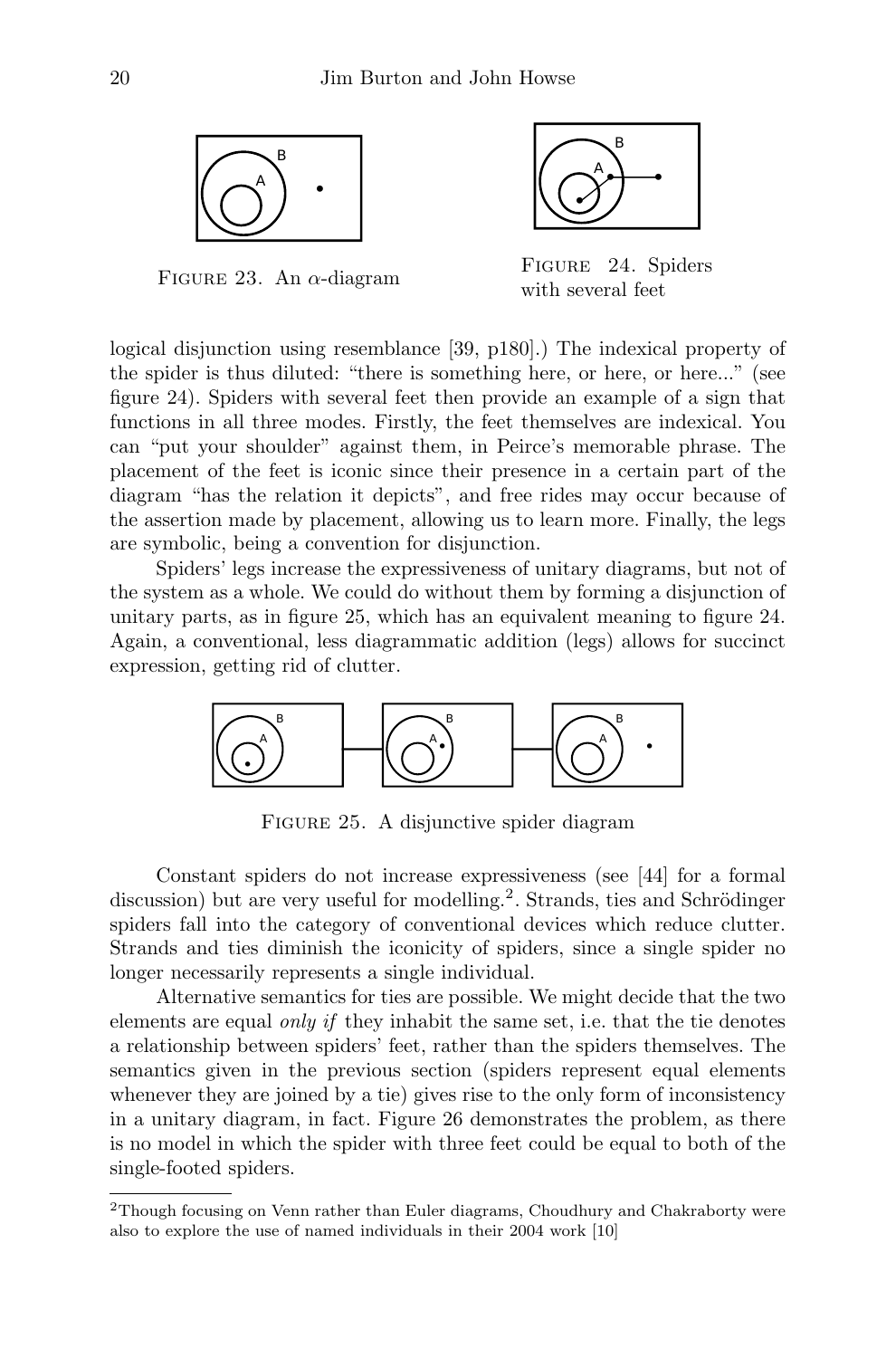

FIGURE 26. Inconsistency from ties



FIGURE 27. Transitivity and strands

A similar transitivity issue applies to strands. In figure 27 we may want to assert that  $a$  and  $b$  may be equal, and  $b$  and  $c$  may be equal, but  $a$  is definitely not equal to c. This non-transitive interpretation, whereby both strands and ties govern only the particular foot to which they are attached, leads to more explicit diagrams having less potential for misunderstanding but with a corresponding increase in clutter.

The Schrödinger spider represents an optional value, sometimes called a "Maybe" type, something which plays an important part in software specification. In practice, however, this spider is impossible to tell apart from a small curve. As well as the unfortunate possibility of confusing two types of notation which are meant to convey different things, Peirce's pairing of sign types with types of information described above may give us a clue as to why Schrödinger spiders may be problematic. Here, a sign (the circle) which is elsewhere used successfully to depict "theorems" in an iconic way (for instance depicting the theorem  $A \subseteq B$  by placing one circle inside another), is used to denote the possible existence of an individual, a denotation which calls for an indexical sign.

#### 3.5. Compound spider diagrams

Finally, we consider the various ways in which unitary diagrams can be joined to form compound diagrams. Compound diagrams express the conjunction, disjunction or negation of their unitary components. The first presentation used a minimal approach: juxtaposition for conjunction and unitary diagrams joined with horizontal lines to represent disjunction. Both notational choices were used by Peirce but entered spider diagrams through Shin's Venn-II. A horizontal bar above a unitary diagram represents negation. Nested boxes provide bracketing, or scope. See figure 28 for an example.



FIGURE 28. The original form of compound diagrams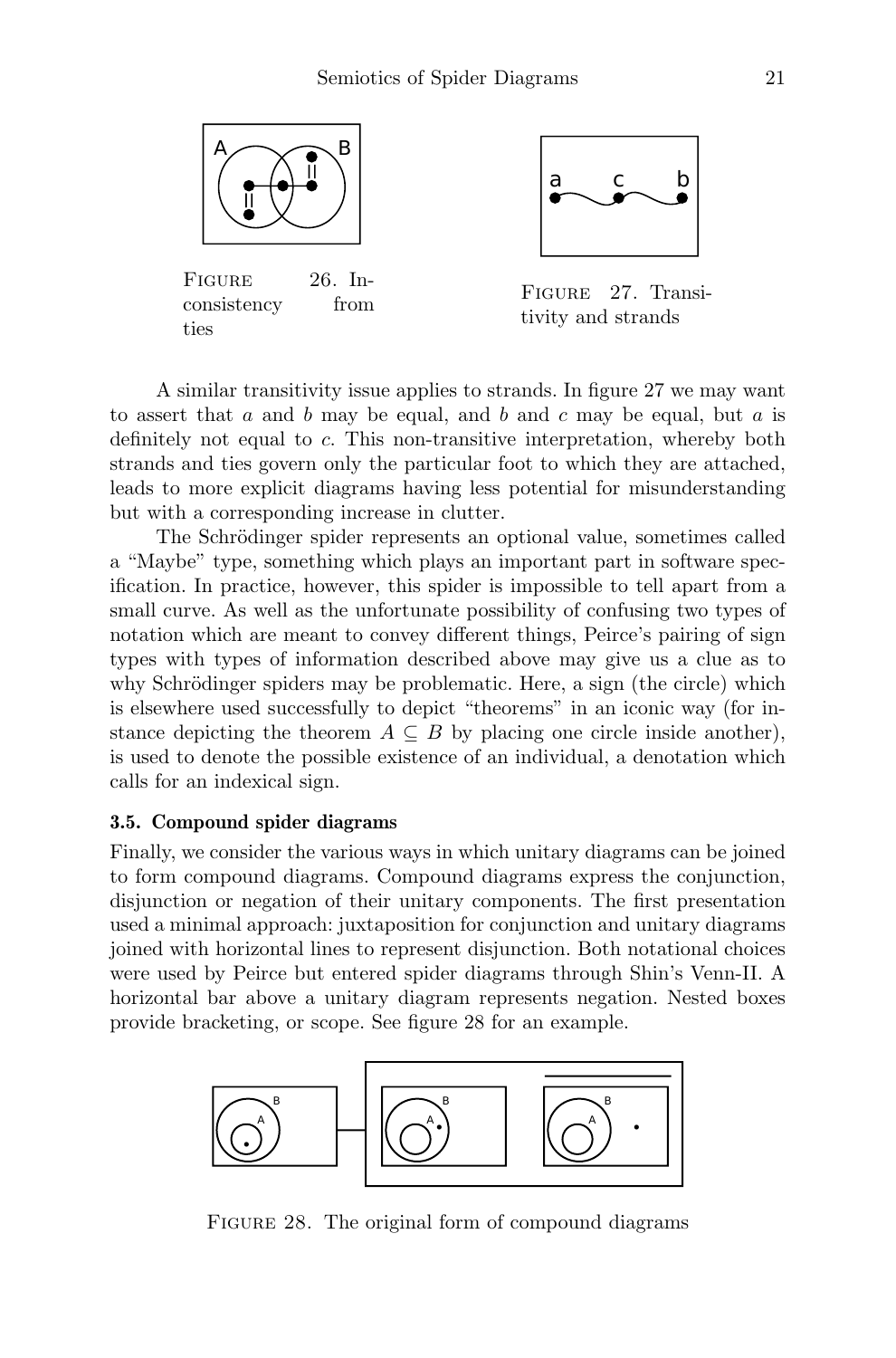Like projections, diagrams featuring several boundary rectangles require another piece of "higher order" visualisation from the reader. If the rectangle represents the universe of discourse then what does it mean to depict several of them at once? It may be straightforward to see that two such universes at the same level (i.e. without any nesting) are meant to be read in conjunction (as two aspects of a single universe) or disjunction (as two possible universes). When nesting one boundary rectangle within another these abstractions can obviously begin to mount up, but there is probably no possibility of a "natural" depiction of such complex and abstract ideas.

Later versions of the notation experiment with a more elaborate scheme whereby unitary diagrams are enclosed in a rectangle which has a conventional symbolic operator written in the top left corner. The diagram in figure 29 has the same meaning as that in figure 28.



FIGURE 29. The later form of compound diagrams

This second approach was not pursued. We would argue it was less successful than the original form of compound diagrams for two main reasons; it makes poor use of space and is less diagrammatic. Juxtaposition clearly seems to be an iconic and effective way to represent conjunction, a diagrammatic form which has the relation it represents; the existence or presence of the two things juxtaposed. In the style of figure 29, all unitary parts within a bounding rectangle are juxtaposed and one must read the mathematical symbol to see which logical relation is in effect. Last but not least, the earlier way of forming compound diagrams emerges from a long-established tradition familiar to many readers and, as Peirce observed in his remarks on the ethics of notation, we should acknowledge and learn from previous notational efforts; if we go on to reject them, we should at least have a good reason for doing so (MS 530, 1904, see footnote in [6]).

#### 3.6. Inference rules

The rules in [24] are given informally (i.e. without using the abstract syntax). An overall goal in designing the rules was that they should be diagrammatic. That is, they should be inspired by the forms of diagrams rather than being translations of algebraic identities into diagrammatic form. The idea was not, in the original presentation, to present a minimal or logically complete set of rules, or for the rules to be atomically simple, but to give a flavour of the notation and of the forms reasoning with it would take. The result, however, is that the rules are defined in ways which are unnecessarily, if deliberately,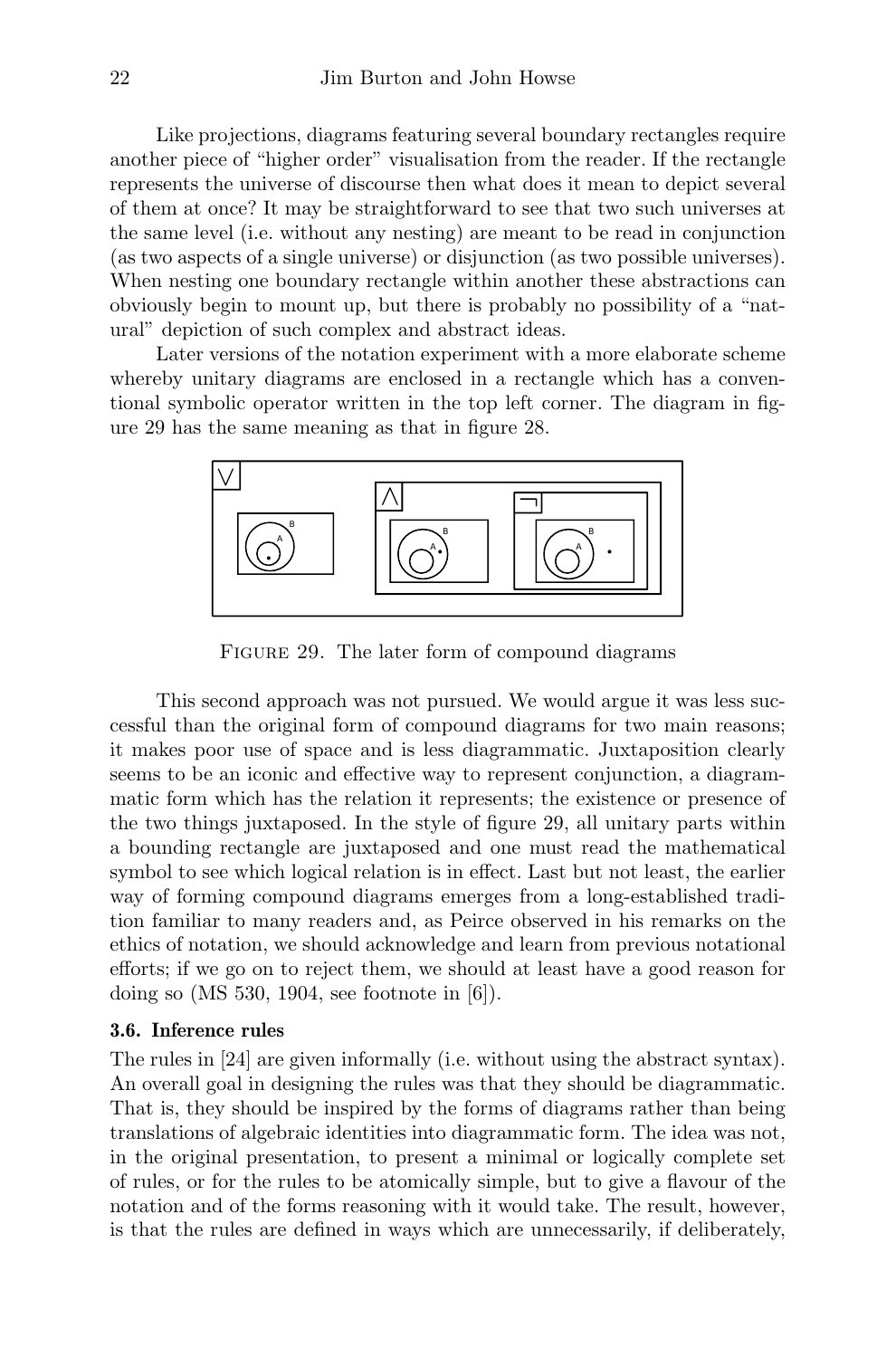broad. Rule 2, Erasure of a diagrammatic element, is one such rather unfocused rule; the elements that can be removed from diagrams are shading, spiders and circles. If formalisation was the primary concern it would have been preferable to define simpler rules, one for each diagrammatic element. More importantly, simpler rules would benefit the users of the logic when choosing which rule to apply or following a proof. Similarly, rule 5, Equivalence of Venn and Euler forms, is a high level rule that does several things at once. The same purpose, converting a diagram into Venn form, could have been better served by a simpler rule which allows adding a single shaded zone, which could then be applied repeatedly.

Several of the rules do have an appealing visual perspicuity: if the reader knows that spider's leg represent disjunction then the example given of Rule 3, spreading spiders legs, should need no further explanation. There are several ways in which we could define Rule 4, which introduces a contour. For instance, there is no need to depict the intersection of the new contour with regions that are known to be empty. However, the rule is defined in an, arguably, more intuitive way by splitting every existing region in two.

Rules 1 and 3, concerning strands and spiders' feet respectively, are weakening rules. There was a tendency in later presentations to void weakening rules, defining inferences instead as equivalences for the convenience of the designers (e.g. in order to aid the process of proving completeness).

We have shown in this section that the spider diagram notation extends and adapts systems such as Venn-II. We have tried to trace the way in which many, but not all, of these changes were made primarily, at least in the earliest presentations, with conceptual modelling rather than logical reasoning in mind. In summary, the new devices such as projections add flexibility of expression whilst frequently diverging from the goal of creating as direct a reflection as possible between meaning and the drawn diagram.

# 4. Conclusion

Echoing the title of a well known work on the philosophy of science, a possible subtitle for this article could be The Spontaneous Philosophy of Spider Diagrams. We have observed that scientists have a tendency to underestimate or ignore the impact of implicit philosophies in their work, or to believe that their only guiding principles are pragmatism and the "scientific method". Unless the philosophies which drive the work of diagram scientists are made explicit then they cannot be reflected on and are effectively impossible to modify, giving them the status of ideologies. The self-directed accusation is that diagram science needs to be reconnected to the concerns and goals of the philosophers that produced the logical diagrams on which their work is based.

In the previous section we presented several examples of the robustly practical principles which drove the design of spider diagrams. We have also noted that this is part of the natural evolution of logical diagrams, as they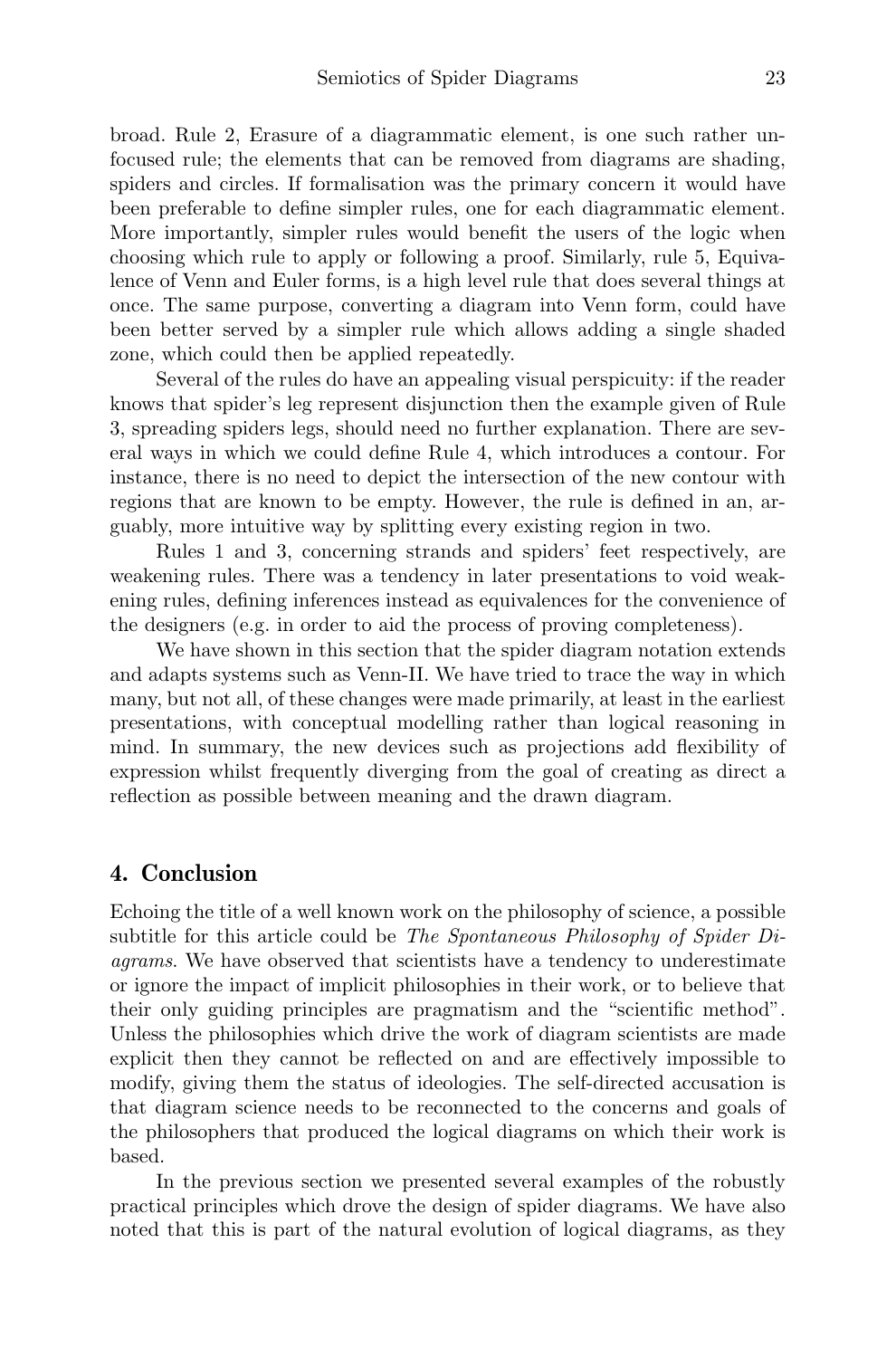are deployed to represent more and more complex and abstract states of affairs. As a final example, Gil et al. noted that we can't use spider diagrams to say  $|A| = |B|$  for disjoint sets A and B: "In order to retain the intuitiveness of spider diagrams, constraints such as this should be placed in an auxiliary textual annotation" [15] (emphasis added). Does this readiness to abandon not only faithfulness to reality but also diagrammatic form itself in order for convenience, flexibility and expressiveness matter? In terms of the fitness-forpurpose of spider diagrams, almost certainly not. But these questions did of course matter to the authors of the original notations on which spider diagrams are based. Icons, indices and symbols are not only linked by Peirce to his three categories of experience, but are exemplars of the categories [45]. In this way, a diagram made of icons, indices and symbols forms a "categorical mirror" that reflects nothing less than human experience. This ambitious diagrammatic vision is bold but should not be surprising as it merely places logical diagrams on a level with philosophical logic more broadly as a tool to analyse and explore reasoning and knowledge acquisition. This is beyond the scope of the current work, but is mentioned to highlight the philosophical commitment behind the design of Peirce's sign triad and his semiotic in general. The designers of modern logical diagrams could be said to have shown an equally firm commitment to pragmatism, but would do well to bear in mind that the component parts of the diagrams they mould into new forms were not chosen at random.

A better understanding of semiotics and the principles underlying other logical diagrams can help those people who "only" want to use them in practical ways (rather than considering their place in any deeper, e.g. phenomenological, framework). In fact, we have so far made use only of Peirce's earliest, least extensive (and most tractable) sign typology. We are interested to see what can be learned by analysing modern logical diagrams from the perspective of the more detailed mid and late sign typologies [48][3, p150]. Despite the possible limitations of our analysis, we uncovered several examples of semiotic concepts that were needed, and thus reinvented, in diagrams science. Spider diagrams were arrived at by extending Euler diagrams in a more or less purely pragmatic way, and the result proved to be a useful development on the road to more expressive notations. But diagrams science needs to be reconnected with its origins, and in particular with a nuanced understanding of the power and drawbacks of iconicity and resemblance.

#### 4.1. Acknowledgements

Thanks to past and present members of the VMG and other collaborators and friends who worked on spider diagrams. Thanks also to Francesco Bellucci for helpful comments on a draft of this article that led us to clarify the discussion.

# References

[1] G. Allwein and J. Barwise, editors. Logical Reasoning with Diagrams (Studies in Logic and Computation). Oxford University Press, 1 edition, June 1996.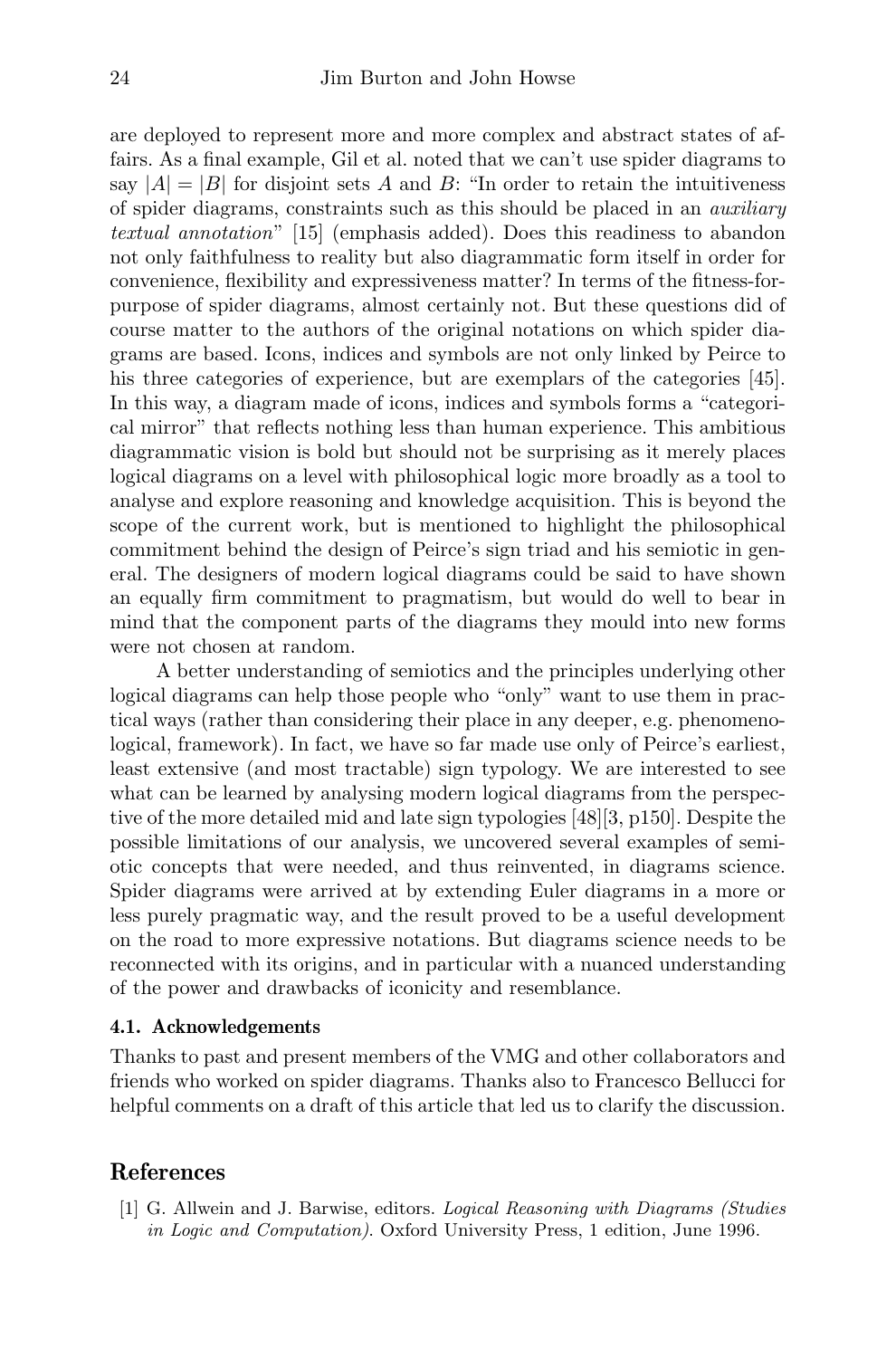- [2] M. Alqadah, G. Stapleton, J. Howse, and P. Chapman. Evaluating the Impact of Clutter in Euler Diagrams. In T. Dwyer, H. Purchase, and A. Delaney, editors, Diagrammatic Representation and Inference, volume 8578 of Lecture Notes in Computer Science, pages 108–122. Springer, 2014.
- [3] A. Atkin. *Peirce (The Routledge Philosophers)*. Routledge, July 2015.
- [4] J. Barwise and J. Etchemendy. Heterogeneous Logic, pages 179–200. Oxford University Press, Inc., NY, USA, 1996.
- [5] J. Barwise and J. Etchemendy. Language Proof and Logic. CSLI, 1999.
- [6] F. Bellucci and A. V. Pietarinen. Existential Graphs as an Instrument of Logical Analysis: Part i. Alpha. The Review of Symbolic Logic, FirstView:1–29, February 2016.
- [7] A. Blake, G. Stapleton, P. Rodgers, and J. Howse. The impact of topological and graphical choices on the perception of euler diagrams. Information  $Sciences, 330:455 - 482, 2016.$  SI Visual Info Communication.
- [8] J. Burton, G. Stapleton, and J. Howse. Completeness Strategies for Visual Logics. In 7th International Conference on the Theory and Application of Diagrams, 2012.
- [9] P. P. Chen. The Entity-Relationship Model Toward a Unified View of Data. ACM Trans. Database Syst., 1(1):9–36, March 1976.
- [10] L. Choudhury and M. K. Chakraborty. On extending Venn diagrams by augmenting names of individuals. In *Proceedings of 3rd International Conference* on the Theory and Application of Diagrams, volume 2980 of LNAI, pages 142– 146. Springer-Verlag, March 2004.
- [11] A. Delaney, J. Taylor, and S. Thompson. Spider Diagrams of Order and a Hierarchy of Star-Free Regular Languages. In Spider Diagrams of Order and a Hierarchy of Star-Free Regular Languages, pages 172–187. Springer, 2008.
- [12] J. Enns. Gestalt Principles of Perception. Encyclopedia of Cognitive Science, 2006.
- [13] L. Euler. Lettres a une Princesse d'Allemagne sur divers sujets de physique et de philosophie. Letters, 2:102–108, 1775.
- [14] A. Fish, J. Flower, and J. Howse. The Semantics of Augmented Constraint Diagrams. Journal of Visual Languages and Computing, 16:541–573, 2005.
- [15] J. Gil, J. Howse, and S. Kent. Formalizing Spider Diagrams. In Proceedings of IEEE Symposium on Visual Languages (VL99), Tokyo, pages 130–137. IEEE, September 1999.
- [16] C. Gurr. Effective Diagrammatic Communication: Syntactic, Semantic and Pragmatic Issues. Journal of Visual Languages & Computing,  $10(4):317-342$ , August 1999.
- [17] C. Gurr and K. Tourlas. Towards the Principled Design of Software Engineering Diagrams. In Proceedings of 22nd International Conference on Software Engineering, pages 509–518. ACM Press, 2000.
- [18] E. Hammer. Logic and Visual Information. CSLI, Stanford, 1995.
- [19] E. Hammer and S. J. Shin. Euler's Visual Logic. History and Philosophy of Logic, pages 1–29, 1998.
- [20] D. Harel. Statecharts: A Visual Formalism for Complex Systems. Science of Computer Programming, 8(3):231–274, June 1987.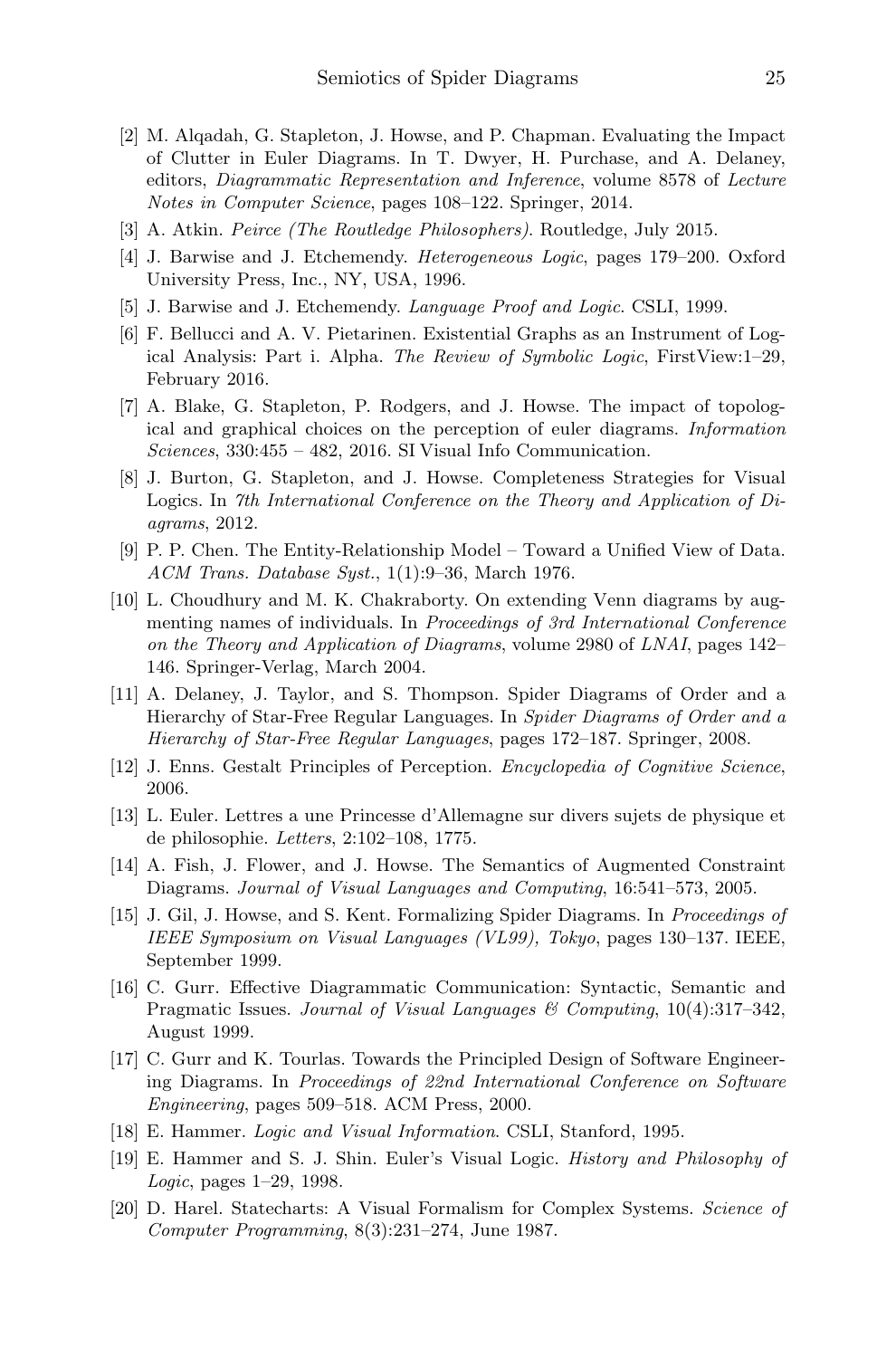- [21] S. Hitchman. The Details of Conceptual Modelling Notations are Important A Comparison of Relationship Normative Language. Communications of the Association for Information Systems, 9(1), 2002.
- [22] J. Howse, F. Molina, S. J. Shin, and J. Taylor. On Diagram Tokens and Types. In Proceedings of 2nd International Conference on the Theory and Application of Diagrams, pages 146–160, Georgia, USA, April 2002. Springer.
- [23] J. Howse, F. Molina, and J. Taylor. SD2: A Sound and Complete Diagrammatic Reasoning System. In Proceedings VL 2000: IEEE Symposium on Visual Languages, Seattle, USA, pages 127–136. IEEE, 2000.
- [24] J. Howse, F. Molina, J. Taylor, and S. Kent. Reasoning with Spider Diagrams. In Proceedings of IEEE Symposium on Visual Languages (VL99), Tokyo, pages 138–147. IEEE, September 1999.
- [25] J. Howse, G. Stapleton, and J. Taylor. Spider Diagrams. LMS Journal of Computation and Mathematics, 8:145–194, 2005.
- [26] D. N. Jansen, H. Hermanns, and J. Katoen. UML 2003 The Unified Modeling Language. In UML 2003 - The Unified Modeling Language, pages 76–91. Springer, 2003.
- [27] C. John, A. Fish, J. Howse, and J. Taylor. Exploring the notion of clutter in Euler diagrams. In 4th International Conference on the Theory and Application of Diagrams, pages 267–282, Stanford, USA, 2006. Springer.
- [28] S. Kent. Constraint Diagrams: Visualizing Invariants in Object Oriented Modelling. In Proceedings of OOPSLA97, pages 327–341. ACM Press, October 1997.
- [29] C. Legg. What is a Logical Diagram? In A. Moktefi and S. Shin, editors, Visual Reasoning with Diagrams, Studies in Universal Logic, pages 1–18. Springer Basel, 2013.
- [30] A. Moktefi. Is Euler's Circle a Symbol or an Icon? Sign Systems Studies, 43(4):597+, December 2015.
- [31] A. Moktefi and S-J. Shin. A History of Logic Diagrams. In Dov M. Gabbay, Francis J. Pelletier, and John Woods, editors, Handbook of the History of Logic, volume 11, pages 611–682. Elsevier, 2012.
- [32] I. Oliver, J. Howse, and G. Stapleton. Protecting Privacy: Towards a Visual Framework for Handling End-user Data. In VL/HCC'13, pages 67–74, 2013.
- [33] C. S. Peirce. *Collected Papers*, volume 4. Harvard University Press, 1933.
- [34] A. Pietarinen. Extensions of euler diagrams in peirce's four manuscripts on logical graphs. In M. Jamnik, Y. Uesaka, and S. Elzer Schwartz, editors, Diagrammatic Representation and Inference: 9th International Conference, Diagrams 2016, Philadelphia, PA, USA, August 7-10, 2016, Proceedings, pages 139–154, Cham, 2016. Springer.
- [35] D. Roberts. The Existential Graphs of Charles S. Peirce (Approaches to Semiotics). De Gruyter Mouton, 1 edition, October 1973.
- [36] Y. Sato, K. Mineshima, and R. Takemura. Interpreting Logic Diagrams: A Comparison of Two Formulations of Diagrammatic Representations. In Proceedings of the 33rd Annual Meeting of the Cognitive Science Society, CogSci 2011, Boston, USA, 2011, 2011.